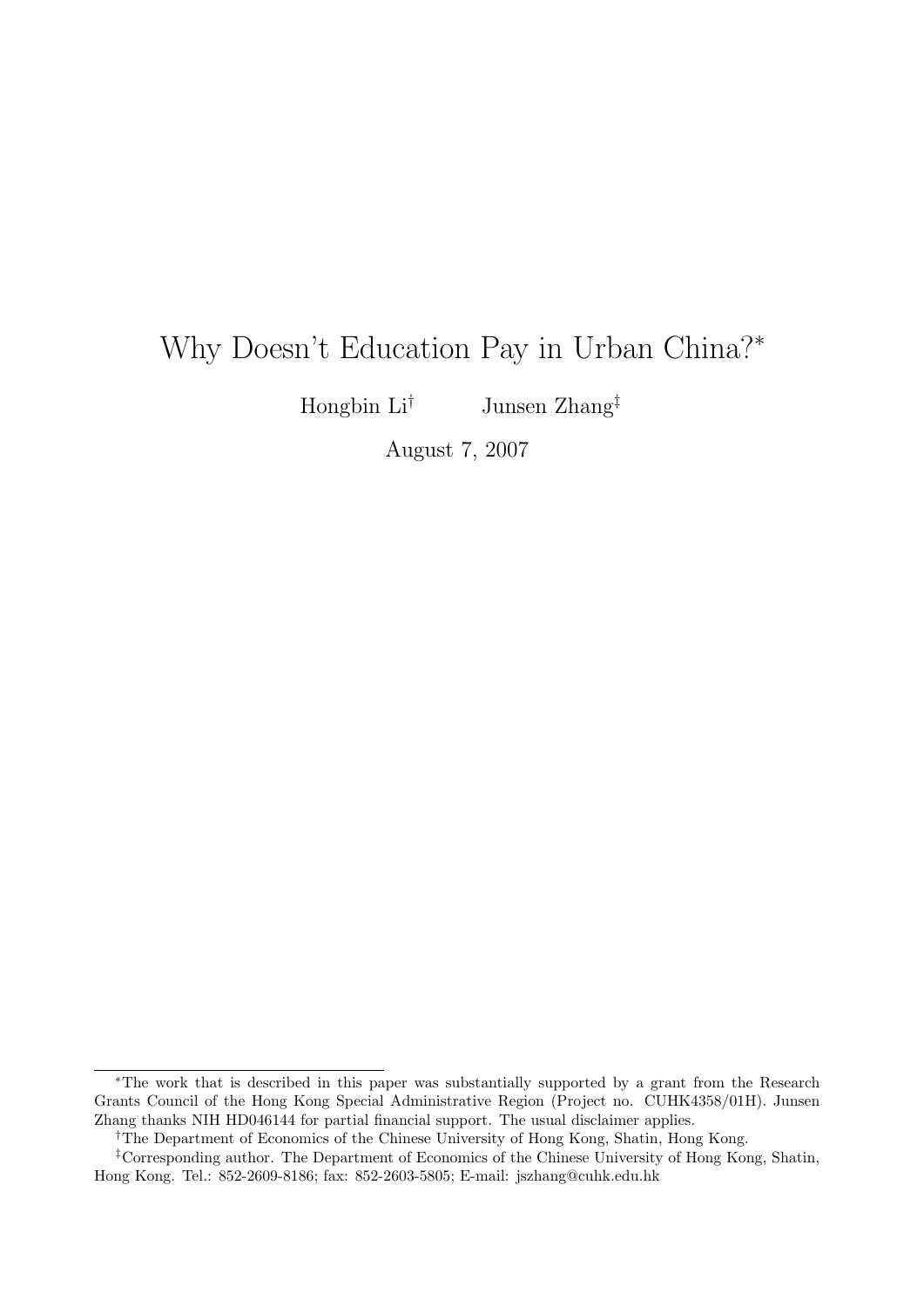### Why Doesn't Education Pay in Urban China?

#### Abstract

This paper empirically estimates the return to education using twins data that the authors collected from urban China. Our ordinary least-squares estimate shows that one year of schooling increases an individual's earnings by 8.4 percent. If we use a within-twin fixed effects model, the return is reduced to 2.7 percent, but rises to 3.8 percent after the correction of measurement error. These results suggest that a large portion of the estimated returns to education in China that have been found in previous studies is due to omitted ability or the family effect. This finding suggests that welleducated people are faring well in China mainly because of their superior ability or family background advantages, rather than because of knowledge that they acquired at school. We further investigate why the true return is low and the omitted ability bias high, and find evidence that it may be a consequence of the distinct education system in China, which is highly selective and exam oriented. More specifically, we find that high school education mainly serves as a mechanism to select college students, and has zero returns in terms of earnings. In contrast, both vocational school education and college education have a large return that is comparable to that found in rich Western countries.

JEL Classification: J31; O15; P20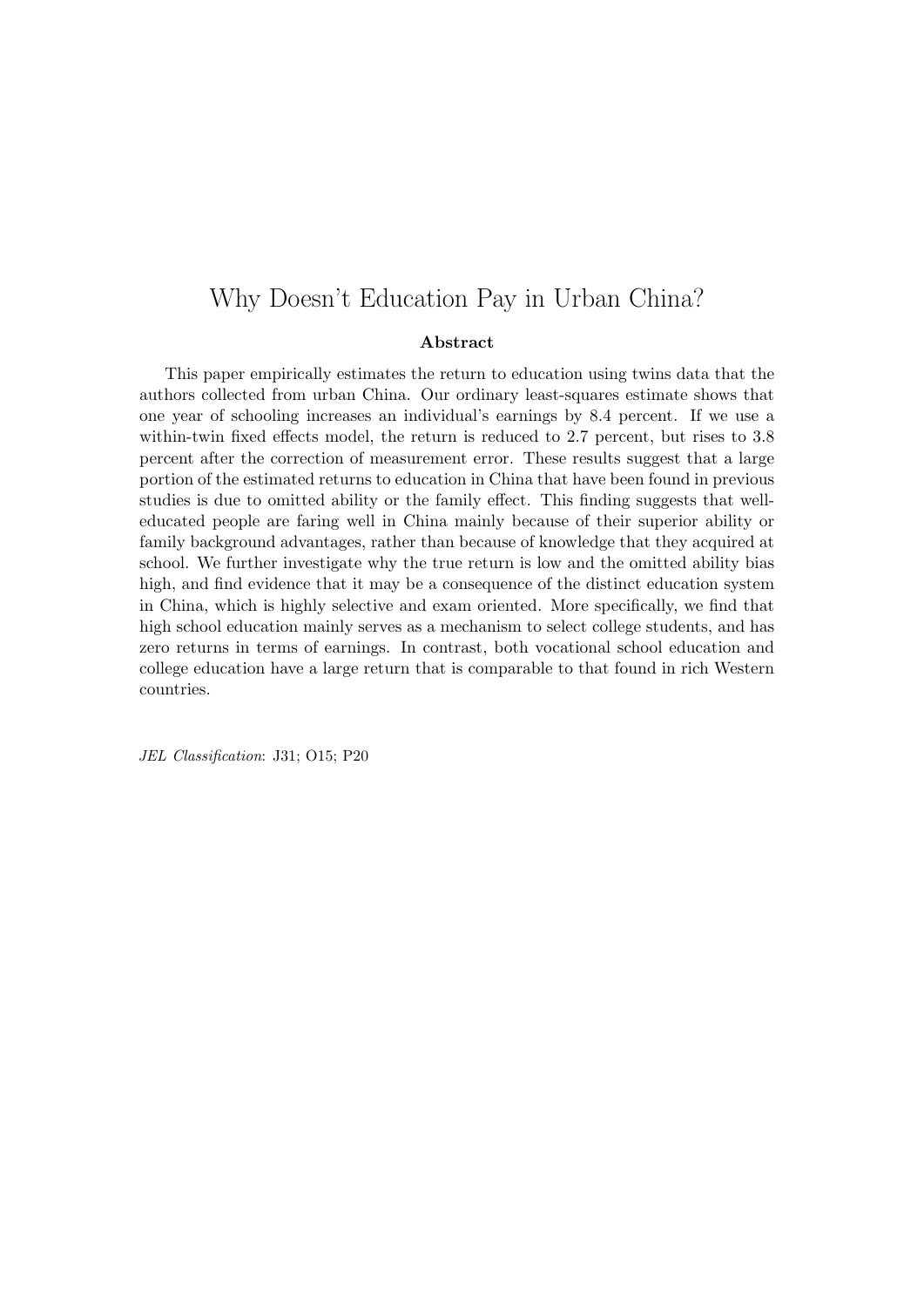# 1 Introduction

Although estimating the return to education has been an important econometric exercise since the seminal work of Mincer (1974), only recently have economists begun to estimate it using Chinese data. Several studies that draw on data from urban China from the 1980s and 1990s find rather low returns, with one year of schooling increasing earnings by only 2-4 percent (Byron and Manaloto, 1990; Meng and Kidd, 1997). This finding has caught the attention of many labor economists, who generally think that the estimates of the return to education in China were formerly low because most of the urban economy was still under a planned regime in the  $1980s$  and  $1990s<sup>1</sup>$ . However, they believe that the return should have increased after more than two decades of economic transition from a planned regime to a market regime, as in market economies a large gradation in earnings according to the level of education reflects the return to the investment of individuals in education (Mincer 1974; Becker 1993).<sup>2</sup> Recent data have shown that the return to education has indeed risen in China (see e.g., Li, 2003; Heckman and Li, 2004; Fleisher and Wang, 2005). Using the urban household survey that was conducted by the National Bureau of Statistics for 1988-2001, Zhang et al. (2005) find a dramatic increase in the return to education in urban China from only 4 percent in 1988 to more than 10 percent in 2001.<sup>3</sup>

Despite the rapid accumulation of evidence on the return to education in China, no study has yet established causality. An ordinary least-squares (OLS) estimation of the effect of education on earnings cannot prove causality, because well-educated people may have high earnings as a result of greater ability or a better family background. In other

<sup>&</sup>lt;sup>1</sup>See Groves et al. (2004) for a description of the planned economy and its transition and Li and Zax (2003) for a study of labor supply during economic transition.

<sup>&</sup>lt;sup>2</sup>In fact, this assertion has contributed to a lively debate among social scientists, and in particular sociologists, who study institutional transformation and social stratification in former state socialist societies (see eg. Walder (1996) and Zhou (2000) and Giles et al. (2006a, 2006b)).

<sup>3</sup>Similar patterns have been documented in rural China (Rozelle et al., 2001; de Brauw et al., 2002; Rozelle and Swinnen, 2004) and other transition countries (Earle and Sabirianova, 2002; Andren et al., 2005; Fleisher, 2005).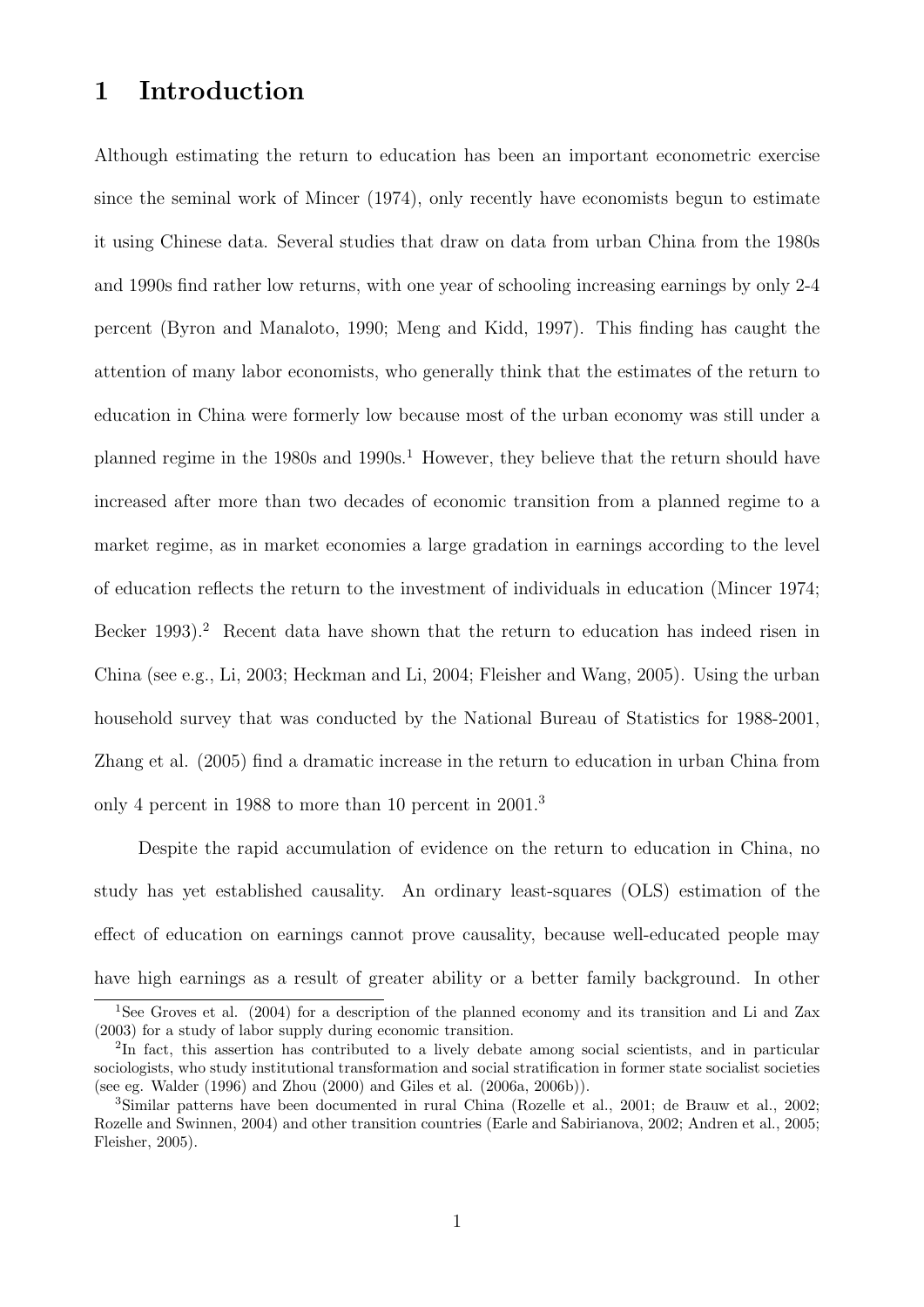words, education may be correlated with unobserved ability or family background effects, which would render any correlation between education and earnings spurious. Due to this difficulty in breaking the endogeneity that results from unobserved ability, the true return to education in China remains elusive.

Our first goal in this paper is to empirically measure the causal effect of education on earnings by using twins data that one of the authors collected in urban China. As is argued in the literature (Ashenfelter and Krueger, 1994; Miller et al., 1995; Behrman et al., 1996; Behrman and Rosenzweig, 1999),<sup>4</sup> as monozygotic (from the same egg) twins are genetically identical and have a similar family background, the effects of unobserved ability or family background should be similar for both twins. Thus, taking the within-twin difference will, to a great extent, reduce the unobservable ability or family background effects that cause bias in OLS estimations of the return to education.<sup>5</sup> Intuitively, by comparing the earnings of identical twins with a different number of years in education, we can be more confident that the correlation that we observe between education and earnings is not due to a correlation between education and an individual's ability or family background.

Our empirical work shows that a large part of the effect of education on earnings from the OLS estimates is in fact due to the effects of unobserved ability or family background. According to our estimate the return to one more year of education is 8.4 percent, which is close to other recent estimates using Chinese or Asian data (see, for example, Psacharopoulos, 1992; Heckman and Li, 2004; Zhang et al., 2005). However, once we use the within-twin fixed effects model, the return is reduced to 2.7 percent, which suggests that much of the estimated return that is obtained using the OLS model is due to omitted ability or family

<sup>&</sup>lt;sup>4</sup>The earliest attempt to look at siblings data in economics can be traced back to the dissertation of Gorseline (1932). Not content with siblings data, economists started to use twins data in the late 1970s, when the works of Behrman and Taubman (1976), Taubman (1976a, 1976b), and Behrman et al. (1977) were published. Interest in using twins data was recently revived with the works of Ashenfelter and Krueger (1994) and Behrman et al. (1994).

<sup>5</sup>Alternatively, one can directly control for the genetic effect and family background (see e.g., Zax and Rees(2002)), though it is generally difficult to observe these variables. Researchers have also relied on natural experiments to resolve causality problem (see e.g., Dale and Krueger (2002)).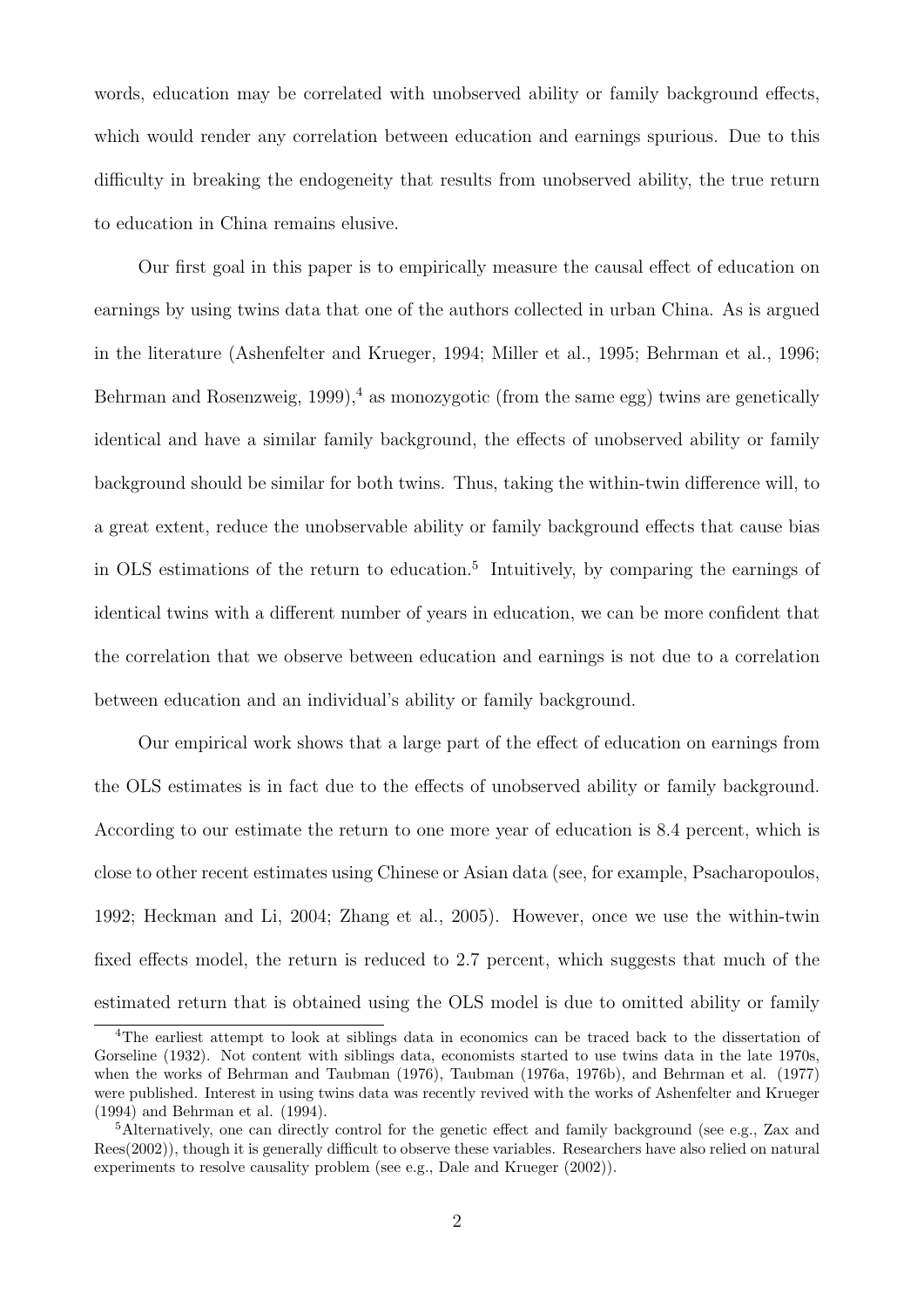effects. In other words, education in China is more important in selecting people of high ability to progress through the system than it is in providing knowledge or training that will enhance earnings. This finding is confirmed by a generalized least-squares estimation that includes the education of the co-twin as a covariate. Finally, we also address the potential bias that is caused by error in the measurement of the education variable by using the instrumental variable approach of Ashenfelter and Krueger (1994). The estimated return to education rises by about one percentage point to 3.8 percent once the measurement error has been corrected.

The low estimated return to education and high selectivity (or ability bias) differ sharply from within-twin estimates that use data from other countries (see, for example, Ashenfelter and Krueger (1994), Behrman and Rosenzweig (1999) and Bonjour et al. (2003)), and thus our second goal is to ascertain what is so different about China. Although the remaining features of a planned economy could be used to explain the low return, we provide an alternative explanation in this paper. We argue that the low return and high selectivity may be a consequence of the distinct education system in China. Because of the huge population awaiting an education and the limited number of college (and university) places, entrance to college is extremely competitive. The Chinese solution to this is examinations. Only the very talented can score high enough in the college entrance exams to advance to higher education, and thus non-tertiary education, and in particular high school education and the associated entrance exams, has become a very important selection mechanism. This explains why the ability bias is so high in our OLS estimates. Moreover, to prepare students for college entrance exams, non-tertiary education in China, and in particular high school education, is totally exam oriented, and thus adds little value in terms of general knowledge or workplace skills. As a result, such exam-oriented high school education has a low return, which has also dragged down the overall return to education. Moreover, high-school students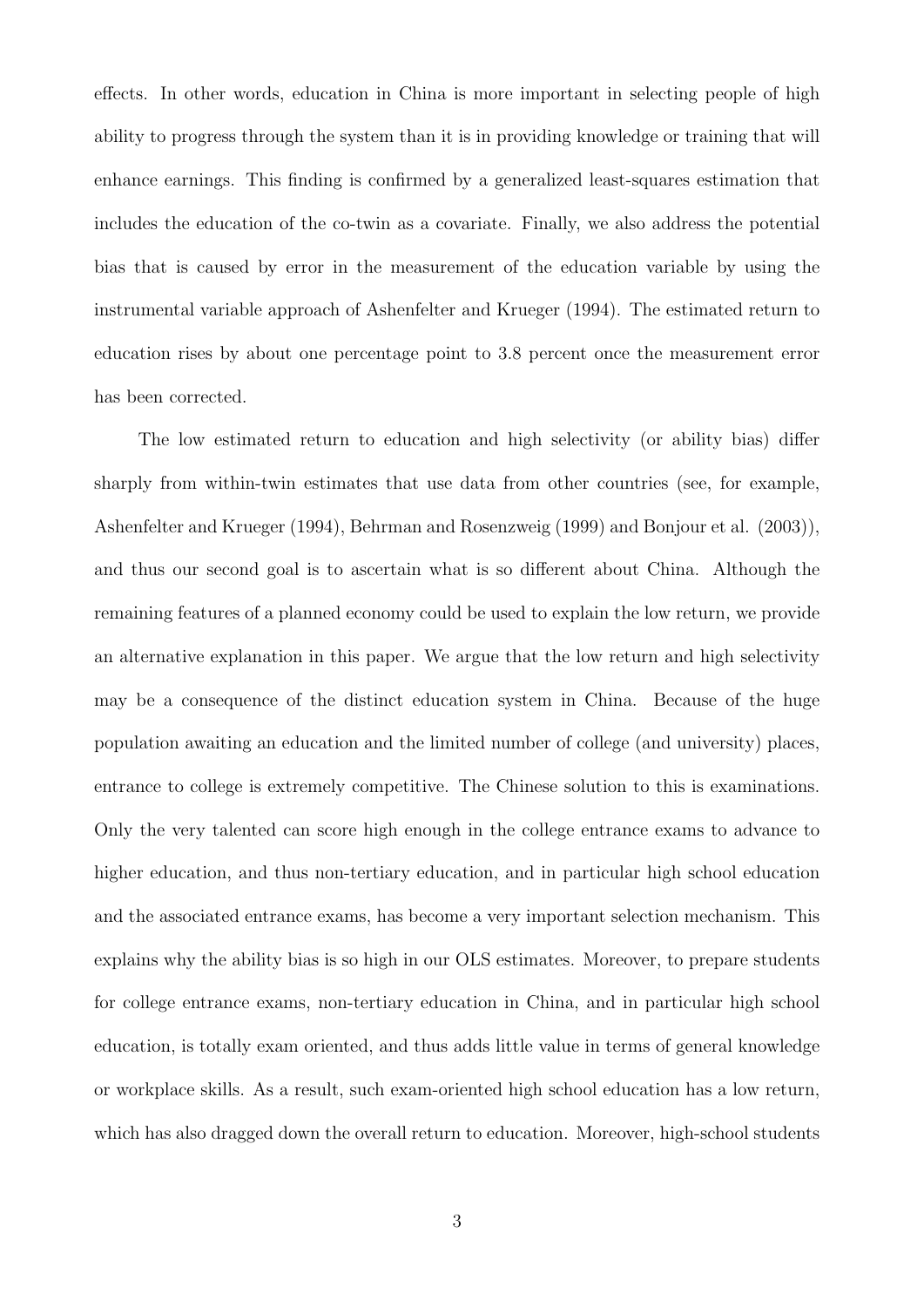have to make an early decision as to whether to specialize in the arts or science and the high school curriculum is fixed by the Ministry of Education, both of which are factors that prevent students from obtaining a more general education that would be better rewarded in the workplace.

The twins data that we have collected allow us to test whether the Chinese education system should indeed be blamed for the low return to and high selectivity of education. To this end, we estimate the returns to different levels of education by using OLS, withintwin-pair, and IV estimations. Arguably, exam-oriented high school education should have the lowest return among all of the education levels, and the final-stage education levels, such as vocational and college education, should have higher returns because they are less exam oriented. Interestingly, these hypotheses are confirmed. We find that the return to high school education is almost zero, but that the return to college education is very large. According to our estimates, the return to each year of high school education is only 1.3-1.8 percent (statistically not significantly different from zero), whereas the return to each year of vocational school is 6.8-7.5 percent and that for college education is as high as 7.8-8.6 percent. These findings suggest that going to high school does not pay unless an individual is also able to obtain a college degree.

The idea of using twins data to remove omitted ability bias excited many labor economists when it was first proposed, but its popularity waned when many twins studies found that the OLS estimates did not differ much from the within-twin estimates that controlled for omitted ability. Part of the reason for the low omitted ability bias in previous studies is that most of these studies draw on data from rich Western countries, where education is not very selective. To the best of our knowledge, this is the first study of the return to education that draws on twins data from China, and is probably also the first to draw on Asian twins data. The education systems of Asian countries, and especially East Asian countries and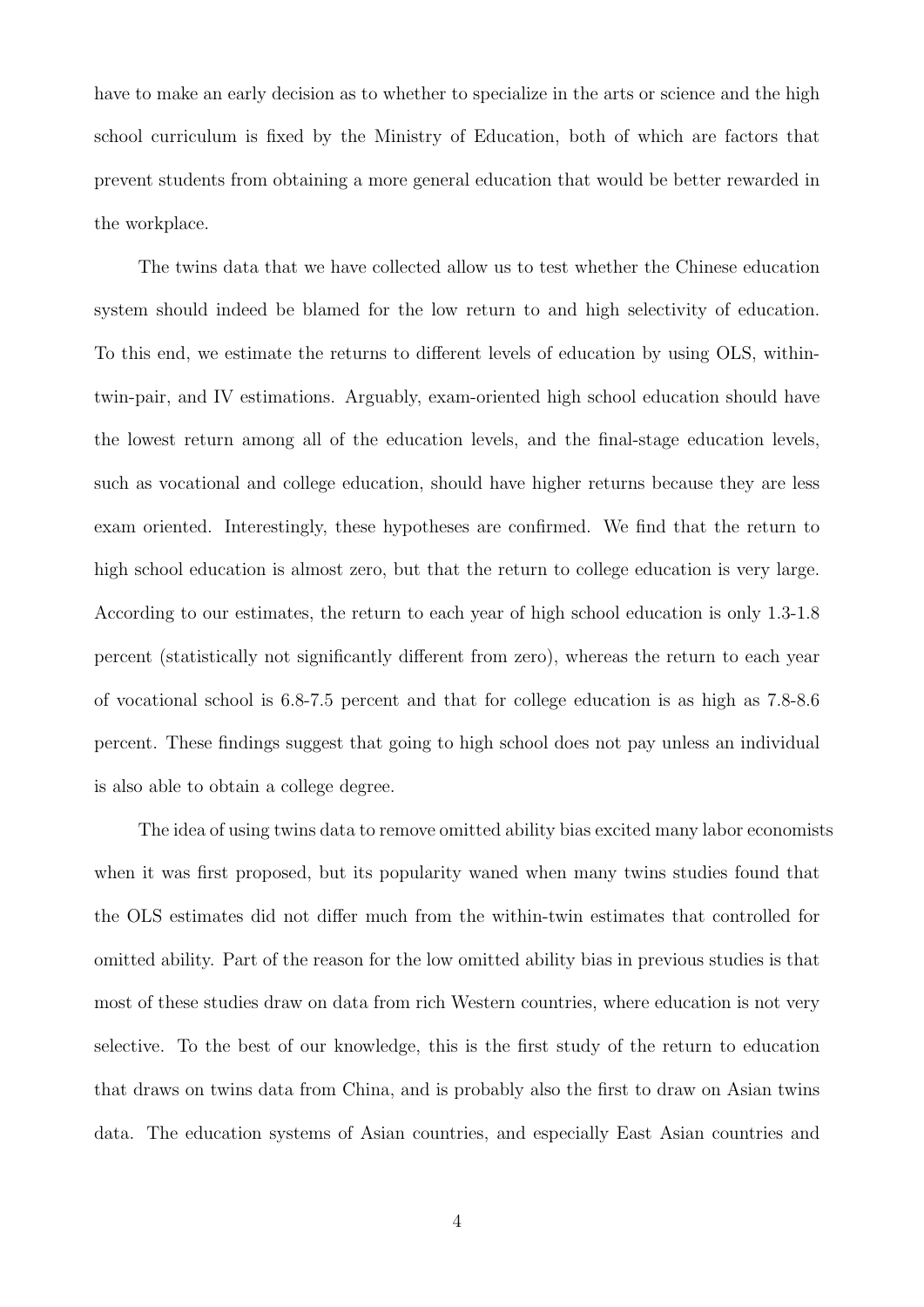regions such as Japan, South Korea, Taiwan, Hong Kong, and mainland China, are similar in that they all have very serious college entrance exams. Understandably, high schools in these countries or regions place a great deal of emphasis on exam-taking techniques, and thus education may be more selective in these countries or regions than it is in Western countries. In this sense, twins studies, which largely separate the selection effect from the true return to education, may be more important in these countries than in Western countries. Our study is also one of the first to use twins data from developing countries. Twins studies in developing countries are particularly interesting, because the omitted variable bias may be larger in these countries, in which liquidity constraints and family background are likely to be important determinants of both education and earnings (Lam and Schoeni, 1993; Herrnstein and Murray, 1994; Brown and Park, 2002; Hertz, 2003; Park et al., 2007).

Determining the true return to education is very important for China, which is currently undergoing a transition from a planned economy to a market economy. During the transition process, the Chinese government must reform all of the economic sectors, such as industry, banks, the medical system, and education. Given the limited resources that are available, the government needs to set priorities for expenditure. Our findings suggest that the true return to one year of schooling is at most 3.8 percent, which may be far below the return to investment in physical capital. However, the return is not uniform for all educational levels. The finding that vocational schools have a much larger return than high schools suggests that the government should invest more in vocational schools, which produce the technicians and floor workers that are most needed in China.

The remainder of this paper is structured as follows. Section 2 describes the estimation methods that draw on twins data. Section 3 describes the data and the variables. Section 4 empirically measures the return to education. Section 5 explains why the return to education is low in China. Section 6 concludes.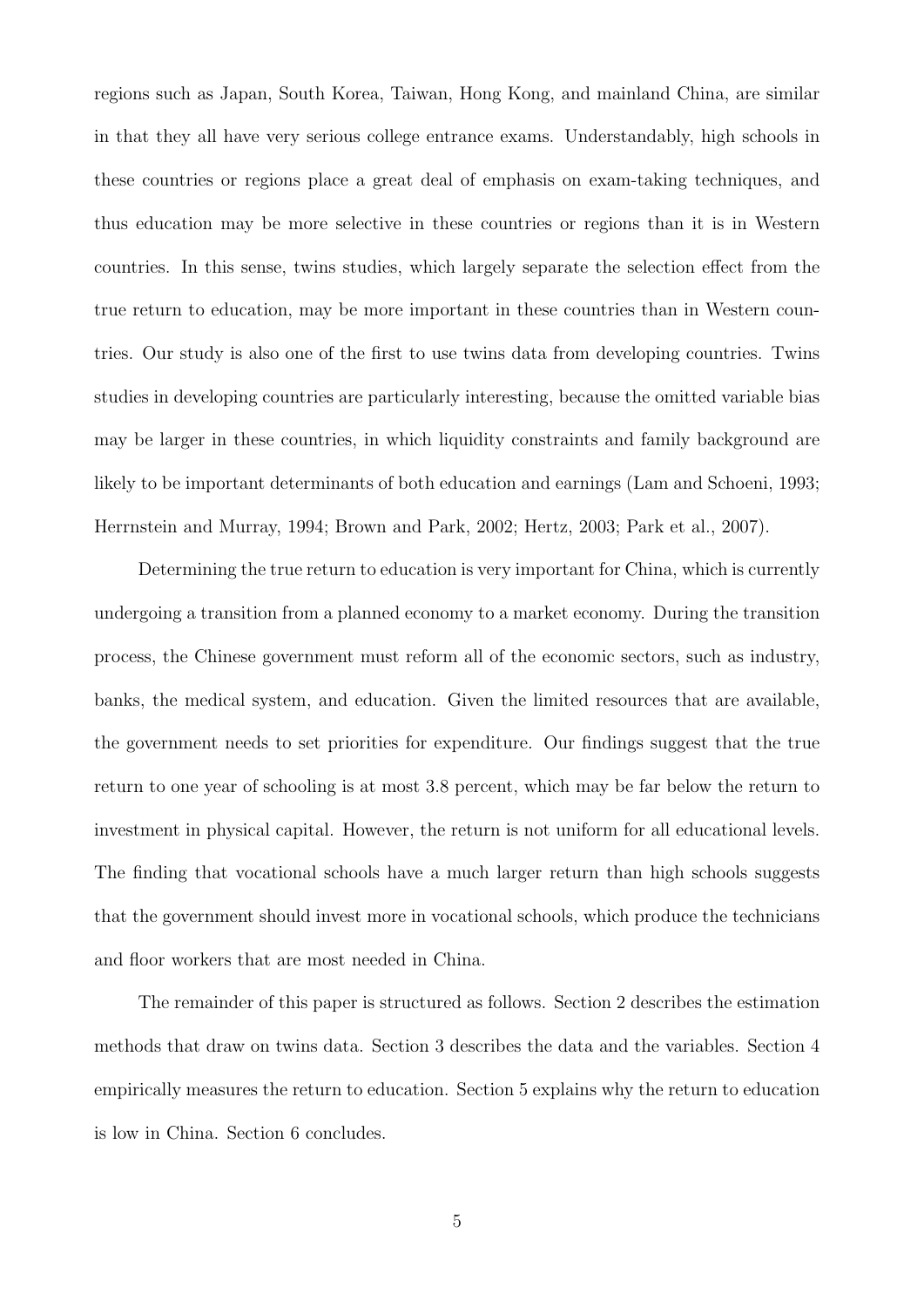## 2 Method

Our empirical work focuses on the estimation of the log earnings equations of twin pairs, which is given as follows.

$$
y_{1i} = X_i \alpha + Z_{1i} \beta + \mu_i + \epsilon_{1i} \tag{1}
$$

$$
y_{2i} = X_i \alpha + Z_{2i} \beta + \mu_i + \epsilon_{2i}, \qquad (2)
$$

where  $y_{ji}$   $(j = 1, 2)$  is the logarithm of the earnings of twin j in family i and  $X_i$  is the set of observed variables that vary by family but not between twins, that is, the family background variables.  $Z_{ji}$  (j = 1, 2) is a set of variables that vary between twins.  $\mu_i$  represents a set of unobservable variables that also affect earnings, that is, the effect of ability or family background.  $\epsilon_{ji}$  is the disturbance term, which is assumed to be independent of  $Z_{ji}$  and  $\mu_i$ . The estimation of equation (1) with  $\mu_i$  excluded results in an estimate of the effect of education that is generally biased, because  $\mu_i$  is very likely to be correlated with  $Z_i$ .

A within-twin or fixed effects estimator of  $\beta$  for identical twins,  $\beta_{fe}$ , is based on the first difference of equations (1) and (2),

$$
y_{1i} - y_{2i} = (Z_{1i} - Z_{2i})\beta + \epsilon_{1i} - \epsilon_{2i}.
$$
\n(3)

The first difference removes both the observable and unobservable family effects, that is,  $X_i$  and  $\mu_i$ . As  $\mu_i$  has been removed, we can apply the OLS method to Equation (3) without worrying about the bias that derives from the omitted ability and family background variables.

A second approach to overcoming the omitted variable bias is to directly estimate both the bias and the education effect using the generalized least-squares (GLS) method. This method was developed by Ashenfelter and Krueger (1994) for twins studies. In this approach, the correlation between the unobserved family effect and the observables is given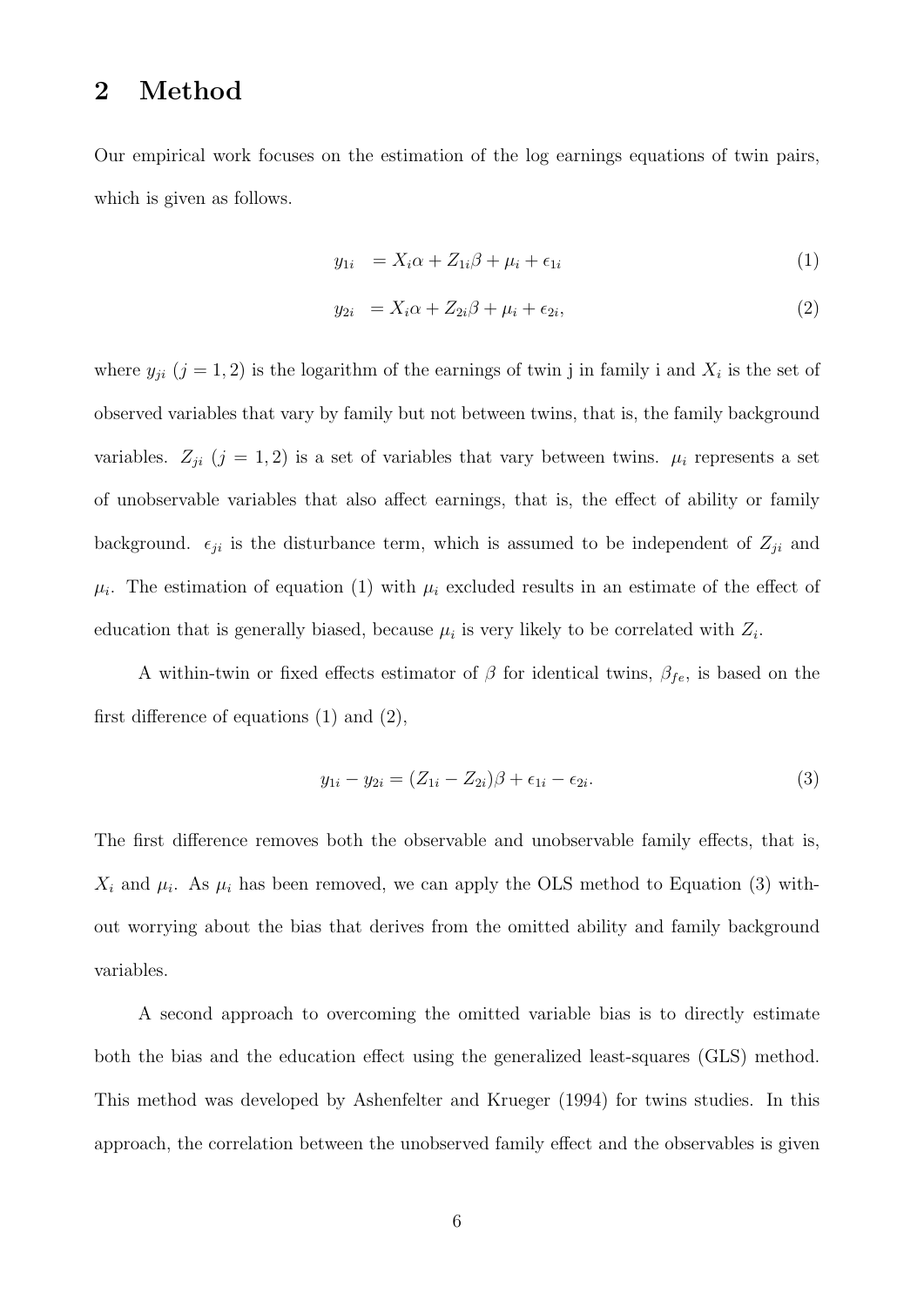$$
\mu_i = Z_{1i}\gamma + Z_{2i}\gamma + X_i\delta + \omega_i,\tag{4}
$$

where we assume that the correlations between the family effect  $\mu_i$  and the characteristics of each twin  $Z_{ji}$   $(j = 1, 2)$  are the same, and that  $\omega_i$  is uncorrelated with  $Z_{ji}$   $(j = 1, 2)$  and  $X_i$ . The vector of the coefficients  $\gamma$  measures the selection effect that is related to the family effect and individual characteristics, including education.

The reduced form for equations  $(1)$ ,  $(2)$ , and  $(4)$  is obtained by substituting  $(4)$  into (1) and (2) and collecting the terms as follows.

$$
y_{1i} = X_i(\alpha + \delta) + Z_{1i}\beta_2 + (Z_{1i} + Z_{2i})\gamma + \epsilon'_{1i}
$$
\n(5)

$$
y_{2i} = X_i(\alpha + \delta) + Z_{2i}\beta_2 + (Z_{1i} + Z_{2i})\gamma + \epsilon'_{2i},
$$
\n(6)

where  $\epsilon'_{ji} = \omega_i + \epsilon_{ji}$ ,  $(j = 1, 2)$ . Equations (5) and (6) are estimated using the GLS method, which is the best of the estimators that allow cross-equation restrictions on the coefficients. Although both the fixed effects and GLS models control for ability and can produce unbiased estimates of the education effect  $\beta$ , the GLS model also allows the estimation of the selection effect  $\gamma$ .

### 3 Data

The data that we use are derived from the Chinese Twins Survey, which was carried out by the Urban Survey Unit (USU) of the National Bureau of Statistics (NBS) in June and July 2002 in five cities in China. Based on existing twins questionnaires from the United States and elsewhere, the survey covered a wide range of socioeconomic information. The questionnaire was designed by one of the authors of this paper in close consultation with experts on twins studies and Chinese experts from the NBS. Adult twins aged between 18 and 65 were identified by the local Statistical Bureaus through various channels, including colleagues, friends, relatives, newspaper advertising, neighborhood notices, neighborhood management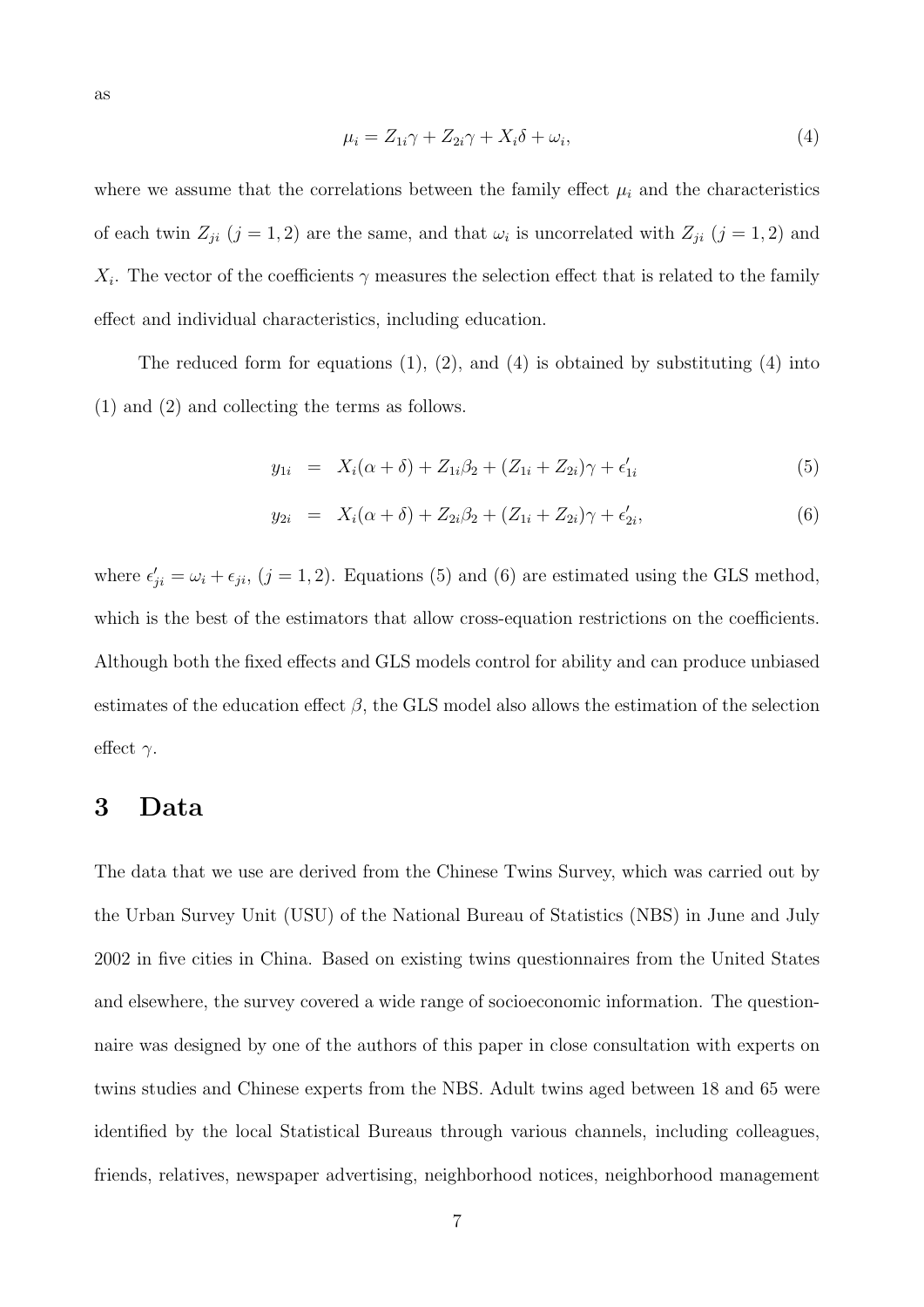committees, and household records from the local public security bureau. Together, these channels created a roughly equal probability of contacting all of the twins in these cities, and thus the sample that was obtained is approximately representative. The questionnaires were completed through household face-to-face personal interviews. The survey was conducted with considerable care. One of the authors made several site checks of the survey work and closely monitored the data input process.

This is the first socioeconomic twins dataset to be compiled in China, and perhaps the first in Asia. The dataset includes rich information on the socioeconomic situation of respondents in the five cities of Chengdu, Chongqing, Harbin, Hefei, and Wuhan. Altogether there are 4,683 observations, of which 3,012 are from twins households. We can distinguish whether the twins in the sample are identical (monozygotic) or non-identical (fraternal). We consider a pair of twins to be identical if both twins responded that they have identical hair color, looks, and gender.<sup>6</sup> Completed questionnaires were collected from 3,002 individuals, of which 2,996 were twin individuals and 6 were triplet individuals. From these 3,002 individuals, we have 914 complete pairs of identical twins (1,828 individuals). We have complete information on earnings, education, and other variables for both twins in the pair for 488 of these pairs (976 individuals). The summary statistics of the identical twins and all of the twins together are reported in the first two columns of Table 1.

For the purposes of comparison, data on non-twin households in the five cities were taken from regular households on which the Urban Survey Unit (USU) conducts regular monthly surveys of its own. The USU started regular monthly surveys in the 1980s. Their initial samples were random and representative, and they have made every effort to maintain these good sampling characteristics. However, their samples have become less representative

<sup>&</sup>lt;sup>6</sup>The proportion of monozygotic twins in our sample  $(60 \text{ percent})$  is close to the proportion  $(56 \text{ percent})$ of white male twins among U.S. veterans born between 1917 and 1927 in the NAS-NRC twins sample that is used by Behrman et al. (1994). In the sample of Australian twins that is used by Miller et al. (1995), the proportion of monozygotic twins is 51 percent. However, as our method of identifying monozygotic twins is not a scientific test, it is not perfect, and thus to the extent that our sample of identical twins may contain some fraternal twins, the magnitude of the ability bias may be understated.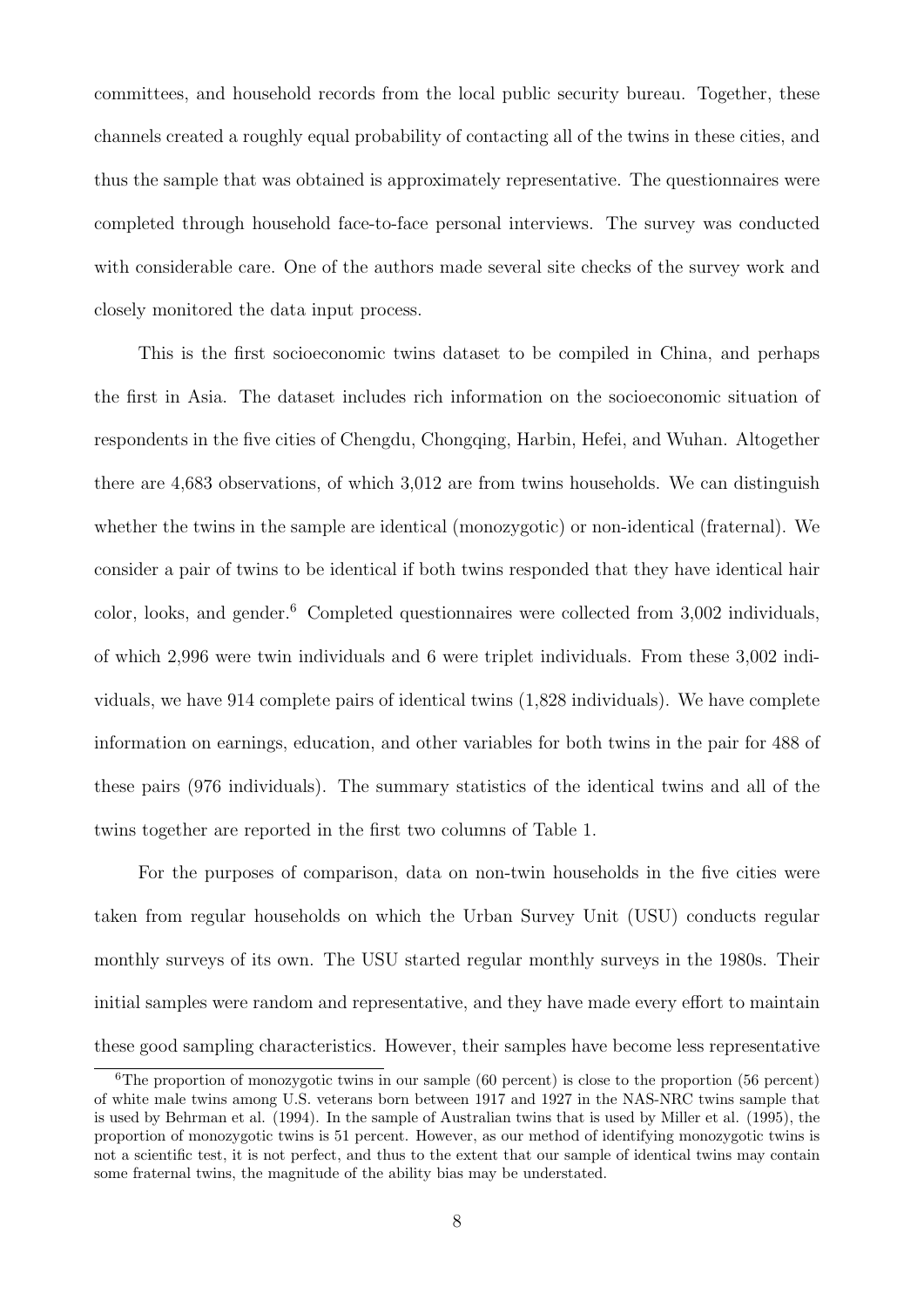over time. In particular, because of an increasingly high (low) refusal rate among young (old) people, the samples have gradually become biased toward the oversampling of older people. The survey of non-twin households was conducted at the same time as the twin survey, and the same questionnaire was used. The summary statistics of our non-twins sample are reported in the third column of Table 1.

To examine the extent to which our twins sample is representative, we compare the identical twins sample to the other samples that we have. (The within-twin-pair estimation method that is used for this study controls for the family-level effects of any unobserved characteristics that may have led to the selection of twins pairs into the sample.<sup>7</sup> ) To facilitate such comparisons, we also provide the basic statistics for a large-scale survey that was conducted by the USU of the NBS as a benchmark (henceforth the NBS sample, reported in column 4 of Table 1).<sup>8</sup> Column 1 shows that sixty percent of our identical twins were male, and on average the twins were 35 years old, had 12 years of schooling, and had spouses who also had an average of 12 years of schooling. They had worked for an average of 15 years, and had monthly average earnings of 888 yuan, including wages, bonuses, and subsidies. The individuals in the identical twins sample were younger than those in the NBS sample and also earned less. Finally, the individuals in the non-twins sample (column 3) were older than those in the NBS sample and the twins samples.

To ensure the good performance of the within-twin estimation of the return to education, the within-twin variation in education needs to be of a sufficient size. We check the within-twin variation in education and find it to be fairly large. Fifty-three percent of the twin pairs had the same education, 13 percent had one year's difference in education,

<sup>7</sup>The within-twin estimator eliminates the selection that is common to the twins, in our case the selectivity that is associated with twins being born in households that are different (e.g., in terms of parental education). It might be assumed that the Heckman lambda term would (linearly) correct for selection through being a twin, which would be the same for both of the twins in terms of common background variables. However, selection at the individual level (e.g., being in the labor force) cannot be accounted for by the within-twin difference.

<sup>8</sup>The NBS has been conducting an annual survey of urban households randomly drawn from 226 cities (counties) in China since 1986. It is the best large-scale survey of this kind.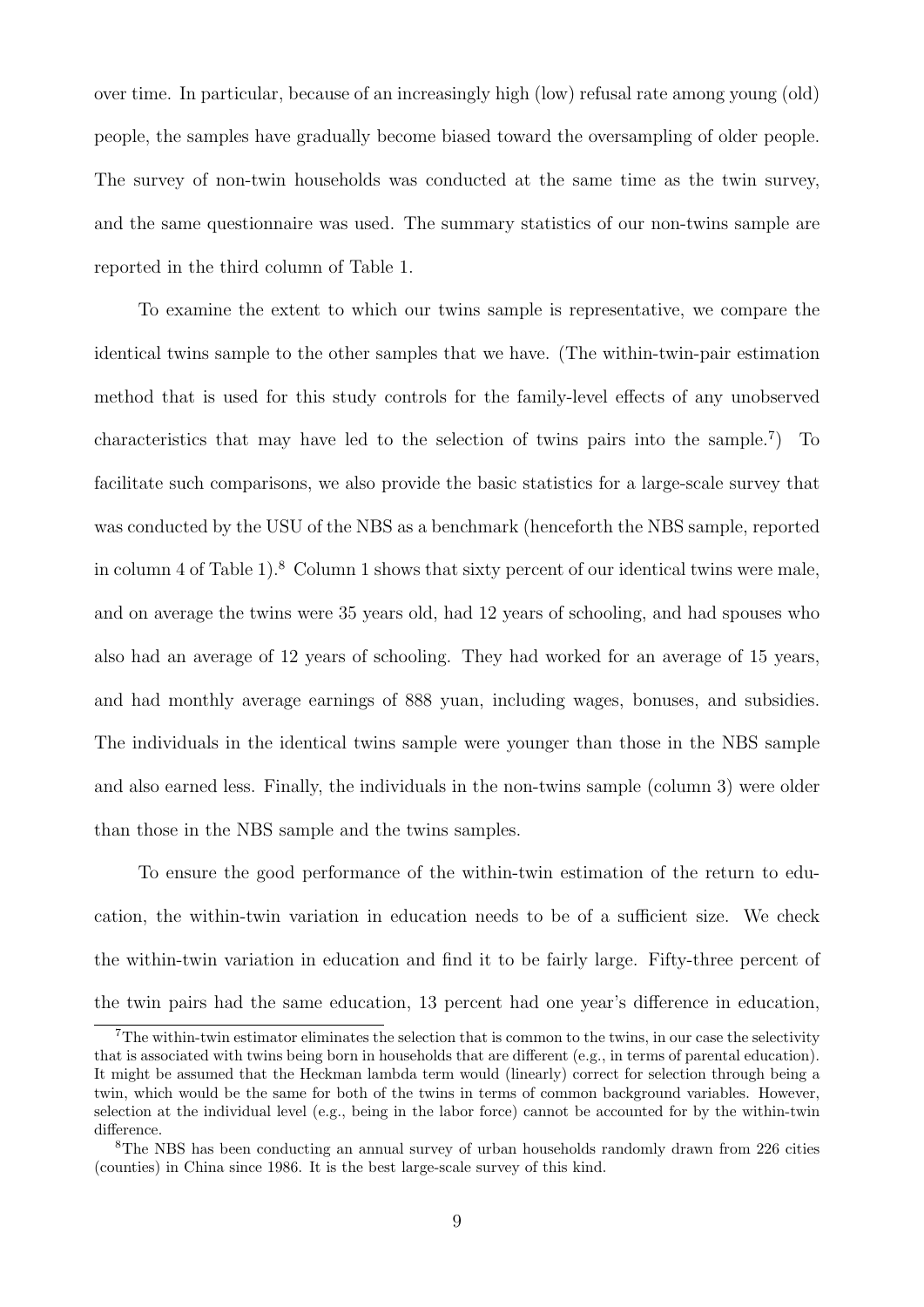about 10 percent had two years' difference, and the remaining 24 percent had a difference of more than two years. These numbers suggest that we have a large variation of within-twin difference in education that is sufficient for the fit of the regressions.

# 4 Return to Education

In this section, we report the estimated return to education using different samples and methods. We start with the OLS regressions using the whole sample, including twins and non-twins, and then conduct the same OLS estimation using the monozygotic twins sample only and compare the estimated coefficients to those that are estimated using the whole sample. This comparison may serve as a means of checking the representativeness of the monozygotic twins sample. We then conduct the within-twin fixed effects and GLS estimations using the twins sample, and finally examine the possible bias in the fixed effects estimates.

### 4.1 OLS Regressions Using the Whole Sample

In the first two columns of Table 2, we report the results of the OLS regressions using the whole sample, including both twins and non-twins. The dependent variable is the logarithm of monthly earnings, and the standard errors that are reported in parentheses are robust to heteroscedasticity and clustering at the family level. In column 1, we show a simple regression with education, age, age squared, and gender as the independent variables. This regression shows the return to education to be quite large. One more year of schooling increases an individual's earnings by 6.6 percent, which is quite precisely estimated with a standard error of 0.004. The positive coefficient of age and the negative coefficient of age squared are both significant at the 10-percent level. Earnings increase with age before 55 years of age, but start to drop after that. The gender difference in earnings is quite large in urban China, with men earning 22.5 percent more than women.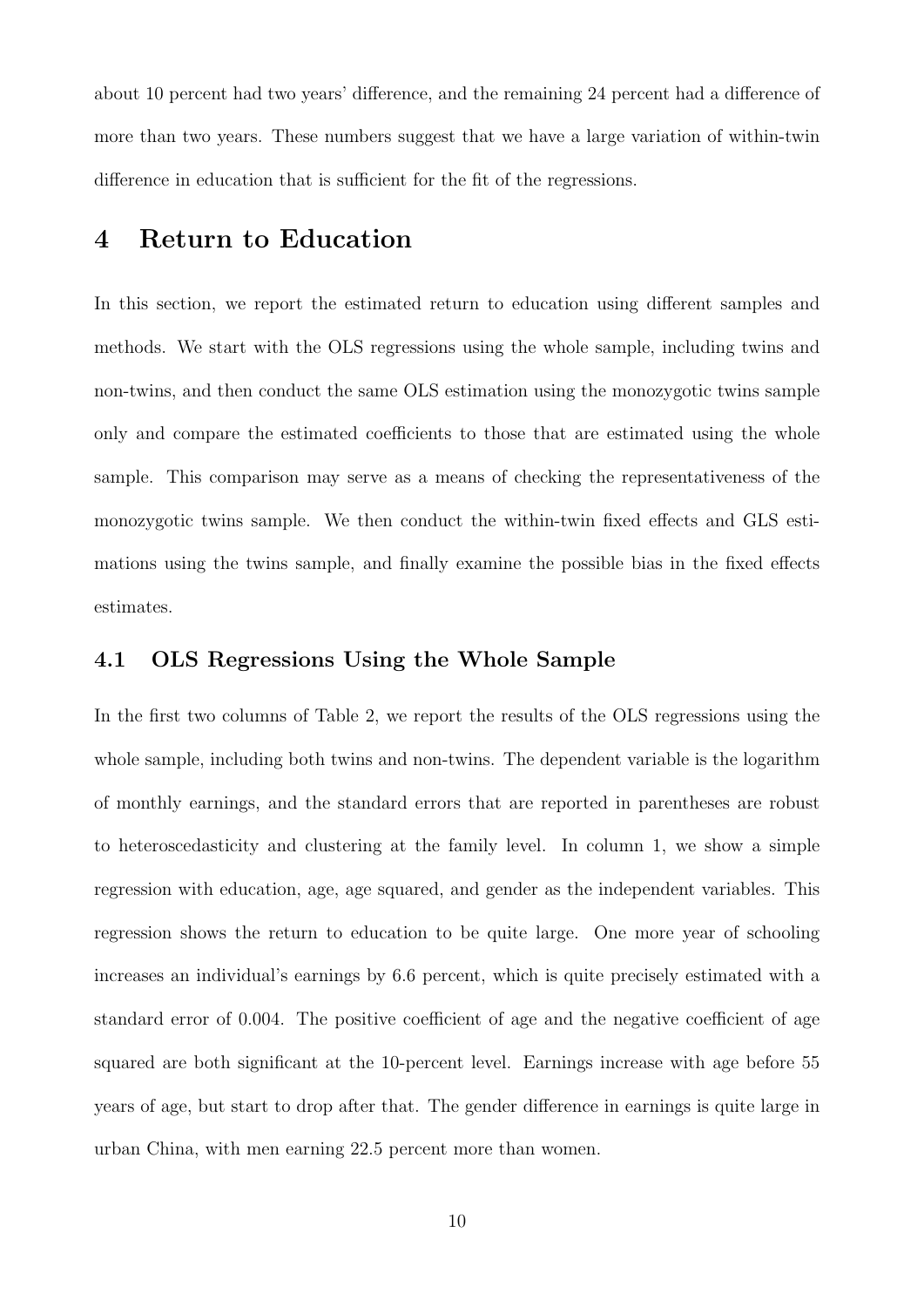When we add other control variables in the second column, including marital status and tenure, the estimated coefficient of education remains unchanged, which suggests that omitting these variables results in no bias in the estimated return to education. We do not find a marriage premium in the sample, as the marriage dummy is not significant at the conventional level. Job tenure has a positive effect, with one more year in a post increasing earnings by 1.5 percent.

#### 4.2 OLS Regressions Using the Monozygotic Twins Sample

In this subsection, we repeat the same OLS regressions using the monozygotic twins  $(MZ)$ sample. Comparing the OLS results for the MZ twins sample with those for the whole sample provides a means of checking the robustness of the estimated coefficients using different samples. As we only use the MZ twins sample, the sample size is reduced to 976 observations (or 488 pairs of twins).

The regression results that are reported in the third and fourth columns of Table 2 suggest that the return to education is larger for our MZ twins sample. The return to education is 8.3 percent for the simple regression in column 3, and becomes even larger when other control variables are included in column  $4<sup>9</sup>$ . Thus, the OLS estimate of the return to education for the twins sample is about 1.7-1.8 percentage points more than that for the whole sample. The estimated coefficients of most of the other variables are very similar for both samples.

To summarize, the OLS estimate of the return to education is rather large, and even after we control for many covariates the remaining effect is 0.084 (column 4). However, we still do not know how much of this effect is the true return to education, and how much is due to the effects of unobserved ability or family background. In the following, we thus use within-twin and GLS estimations to remove the unobservables and estimate the true return.

<sup>9</sup>These OLS estimates are very close to those obtained using the large NBS sample (Zhang et al., 2005).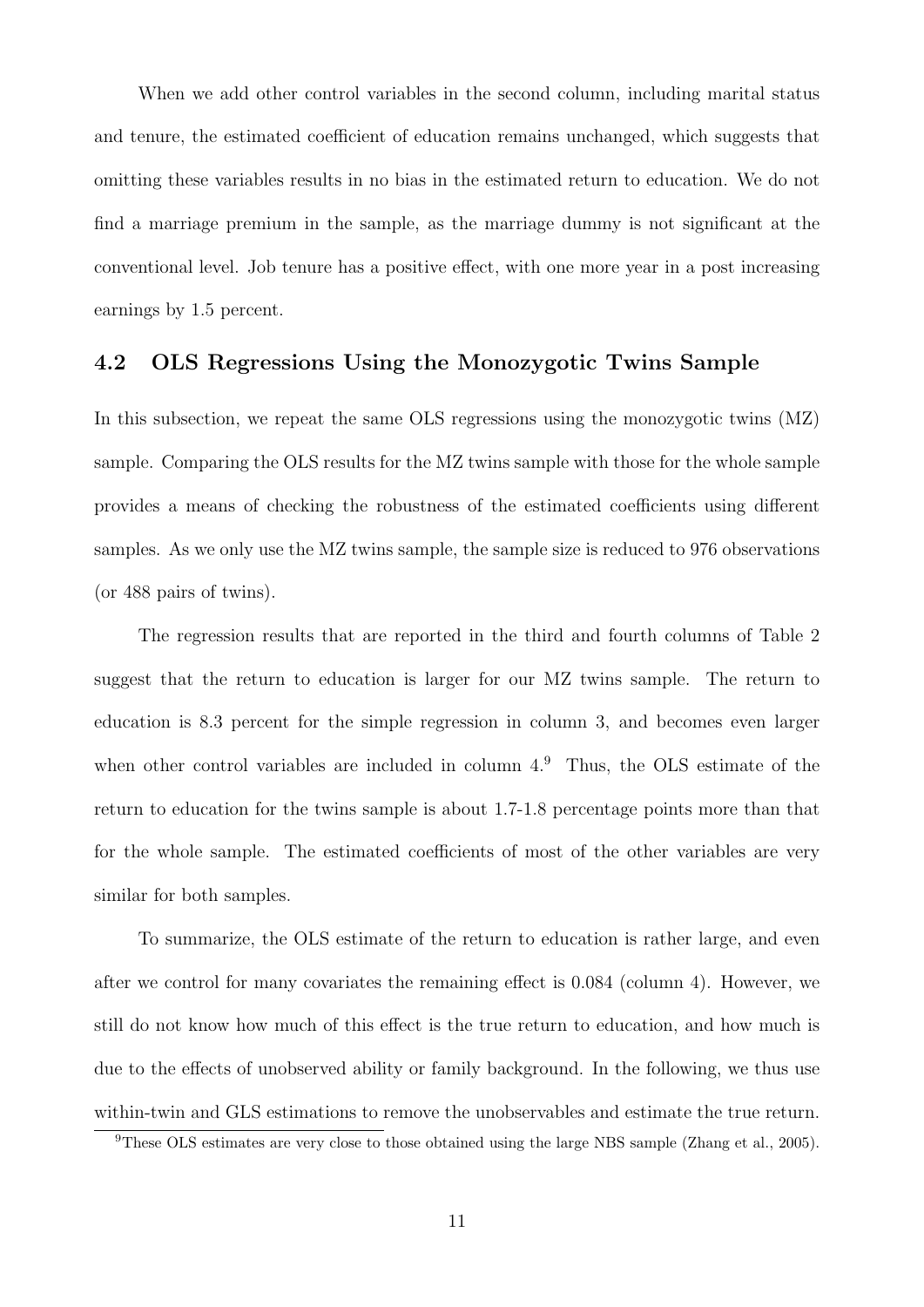### 4.3 Within-twin and GLS Estimations

In columns 5 and 6 of Table 2, we report the results of the within-twin fixed effects estimation, or the estimation using Equation (3). As MZ twins are of the same age and gender, these variables are dropped when calculating the first difference.

The within-twin estimation shows that much of the return to education that is obtained by the OLS estimation is the result of the effects of unobserved ability or family background. Note that the within-twin estimate of the return to education is much smaller than the OLS estimate. Taking column 6 as an example, the education effect is 0.027, which is only about one third of the OLS estimate using the same twins sample. This suggests that two thirds of the OLS estimate of the return is actually due to the unobserved ability or family effect,<sup>10</sup> although it should be noted that these estimates may be biased by measurement error, which we will address presently. The other control variables are not significant in the within-twin estimation.

We next turn to the GLS estimator for Equations (5) and (6), which can directly estimate both the return to education and the ability or family background effect. The GLS estimates are reported in the last two columns of Table 2, including the covariates that are used in the OLS estimates. In addition to an individual twin's own education, we also include the sum of the education of both twins as an independent variable. The coefficient of this new variable is thus the estimated ability or family effect, that is,  $\gamma$  in Equations (5) and (6). The GLS model is estimated by stacking Equations (5) and (6) and fitting them using the SURE model.

<sup>10</sup>We run the same set of regressions using the sample of fraternal (DZ) twins. The results are omitted due to space limitations. The OLS estimate of the return to education for DZ twins is very similar to that for MZ twins, but the fixed effects estimate for DZ twins is larger than that for MZ twins, which suggests that there is some remaining bias in the within-twin estimates using DZ twins that can be removed in the within-twin estimates using the MZ twins sample. By taking estimates from the two samples together, we can draw the conclusion that one more year of schooling is associated with additional earnings of about 8.4 percent (see the OLS estimate in Table 2), of which 4.1 percent is due to the family effect (part of it is also due to the common genes of DZ twins), 1.4 percent is due to genetic effects, and 2.7 percent is the return to education.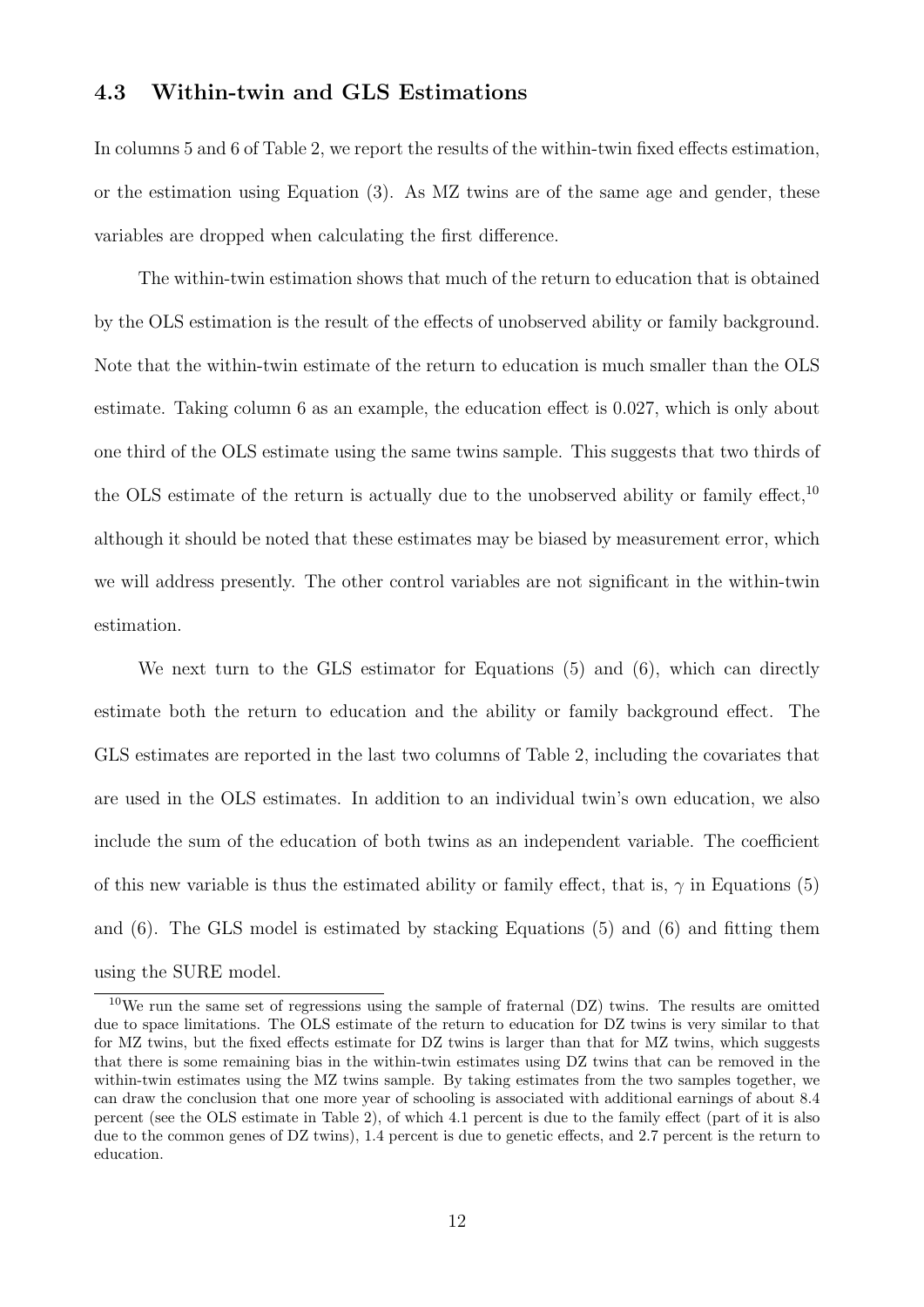The GLS estimation again shows that the return to education is small, whereas the omitted ability or family effect is large. The coefficients of an individual's own education are only 0.025-0.027, which are exactly the same as the values for the within-twin estimates. The estimated family effect, or the coefficients of the sum of the education of both twins, is larger than the return to education and significantly different from zero.

#### 4.4 Measurement Error

The primary issue for twins studies is the measurement error problem. It is well known that classical errors in the measurement of schooling lead to a downward bias in the estimate of the effect of schooling on earnings, and that the fixed effects estimator magnifies such measurement error bias (Woodridge, 2002).

One way to solve the problem of measurement error bias is to use the instrumental variable method. In this study, we follow the innovative approach of Ashenfelter and Krueger (1994) to obtain good instrumental variables. Specifically, in our survey we asked each twin to report both their own education and their co-twin's education. Where there is a risk of measurement error in the self-reports of education, the cross-report is a potentially good instrument, as the report of the other twin should be correlated with the true educational level of a twin but uncorrelated with any measurement error that might be contained in the self-report.

Following Ashenfelter and Krueger (1994), the instrumental variable approach can be applied as follows. Writing  $Z_j^k$  for twin k's report of twin j's schooling and assuming classical measurement error, we use  $Z_1^1 - Z_2^2$  as the regressor and  $Z_1^2 - Z_2^1$  as the instrumental variable (IV) in the differenced log earnings equation. This approach is valid even in the presence of common family-specific measurement error, because the family effect is eliminated through differencing. We call this instrumental variable model the IVFE-1.

Before reporting the IV estimates, it is worth examining the correlations between the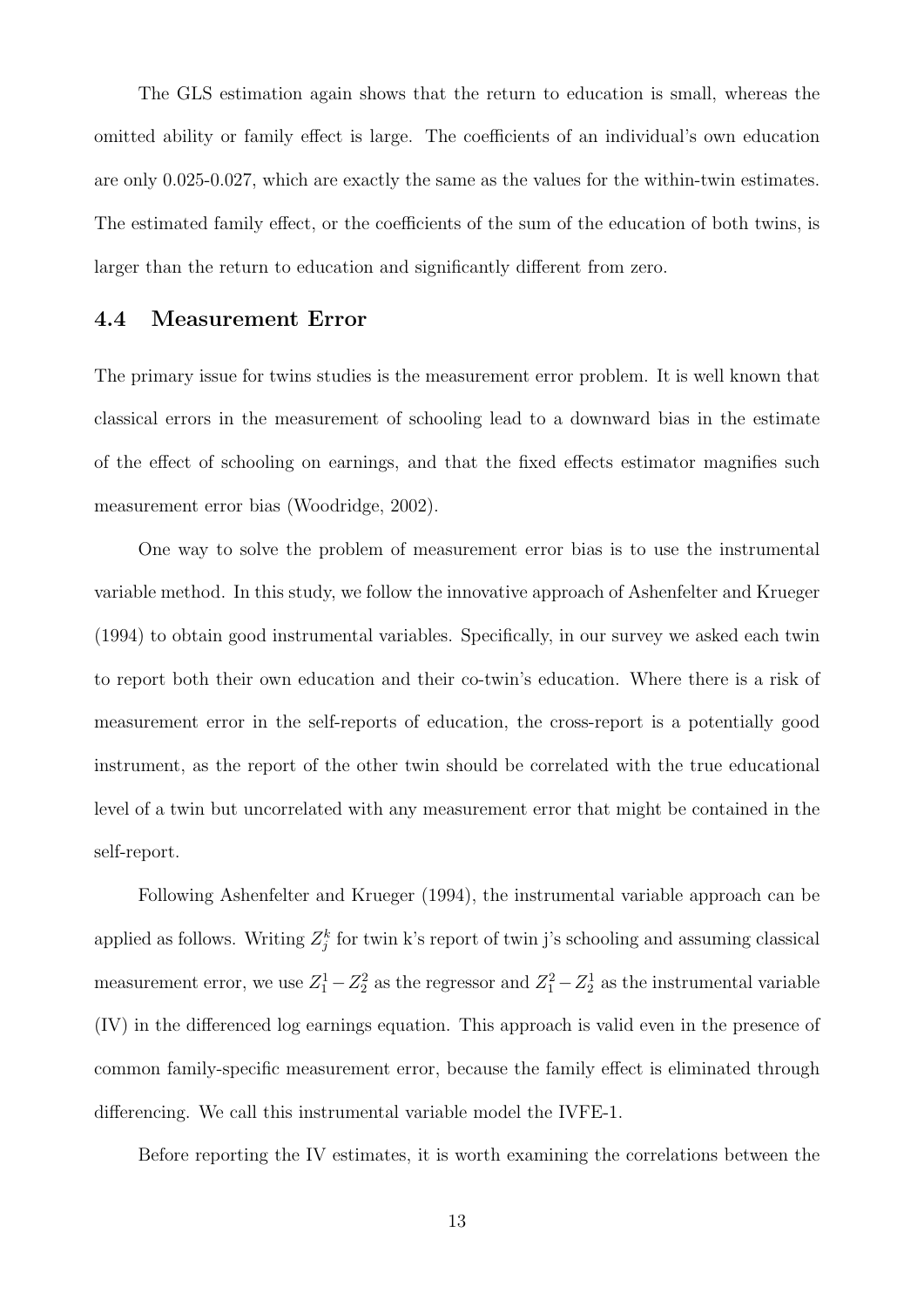education variables. The correlations between the self and co-twin reports of the education of the same twin, or  $cov(Z_1^1, Z_1^2)$  and  $cov(Z_2^2, Z_2^1)$ , are 0.932 and 0.923 in our sample, compared to 0.920 and 0.877 in the sample of Ashenfelter and Krueger (1994). These high correlations suggest that the extent of the measurement error is less than that in their paper, as these correlations are estimates of the reliability ratio of the education measures. The high correlations also suggest that the co-twin-reported level of education is a good instrumental variable for the self-reported level of education in our sample.

The IVFE-1 estimates that are reported in the first two columns of Table 3 show that measurement error has biased the fixed effects estimates in columns (5) and (6) of Table 2 downward, as in other studies in the literature. The IVFE-1 estimates of the return rise by about 22 percent (from 0.027 with the fixed effects model to 0.033 with the IVFE-1 model), which suggests that a fraction of the variability in the reported differences in years of schooling is due to measurement error.

However, the IVFE-1 estimates may also be biased if the measurement error terms in  $Z_1^1 - Z_2^2$  and  $Z_1^2 - Z_2^1$  are correlated. This will occur if there is an individual-specific component of the measurement error in reporting education. This motivates us to implement another instrumental variable that will be valid even in the presence of correlated measurement errors. To eliminate the individual-specific component of the measurement error in the estimation, it is sufficient to use  $Z_1^1 - Z_2^1$  as the regressor and  $Z_1^2 - Z_2^2$  as the IV (Ashenfelter and Krueger, 1994). We call this estimator IVFE-2. The new estimates of the return to education are 3.6-3.8 percent (last two columns of Table 3), which are about 15 percent greater than the IVFE-1 estimates. Overall, our IVFE estimates of the return to education are larger than the fixed effects estimates, which suggests that measurement error has indeed biased the within-twin estimates downward.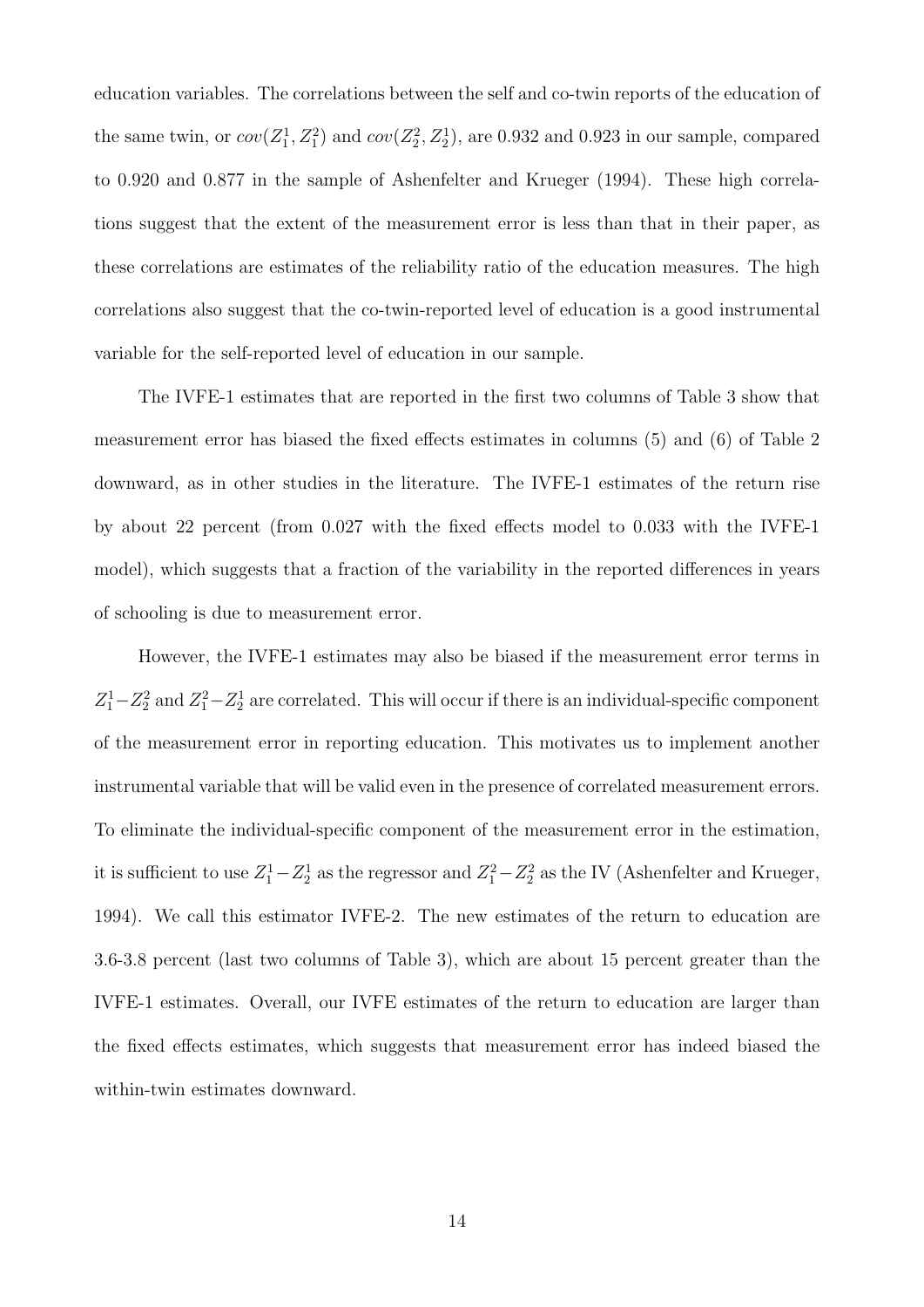# 5 What Is Distinct about China?

It is interesting to compare our estimates to other estimates in the literature that draw on data from different countries, mostly rich Western countries. Note first that our estimate of the raw return to education, that is, the OLS estimate, is 8.4 percent (column 4 of Table 2), which is very close to other estimates in the literature (first column of Table A1). However, our within-twin-pair estimate is only 2.7 percent, which is smaller than most estimates in the literature. Moreover, the ability bias in our sample, which stands at 5.7 percent, is larger than the ability bias that has been found in all other studies. These results together suggest that, in the Chinese case, most of the raw return to education is actually ability bias, which is different from the findings from other countries.

To ascertain why the true return to education is so low and the ability bias so high in China and to evaluate why China is so different from other countries, we need to understand the distinct education system in China, because this education system may explain the high ability bias and low return to education in these estimates.

#### 5.1 The Chinese Education System

The Chinese education system is highly selective and exam oriented. It is composed of two stages: the compulsory stage and the non-compulsory stage. The compulsory stage comprises six years of primary school and three years of junior high school. Currently, most urban children finish nine years of compulsory education. Junior high school graduates have a choice of attending high school or vocational school, $^{11}$  and are required to take an entrance exam to gain a place at either type of institution. High school graduates are eligible for the college entrance exam, but vocational school graduates are generally not. In our monozygotic (MZ) twins sample, 74 percent had a high school or vocational school degree or above.<sup>12</sup>

<sup>11</sup>There are several types of vocational schools in China, which are called vocational schools, technical high schools, or skilled workers' schools. In this paper, we group them together under the term "vocational" schools."

<sup>12</sup>The percentage for the whole sample is 72 percent.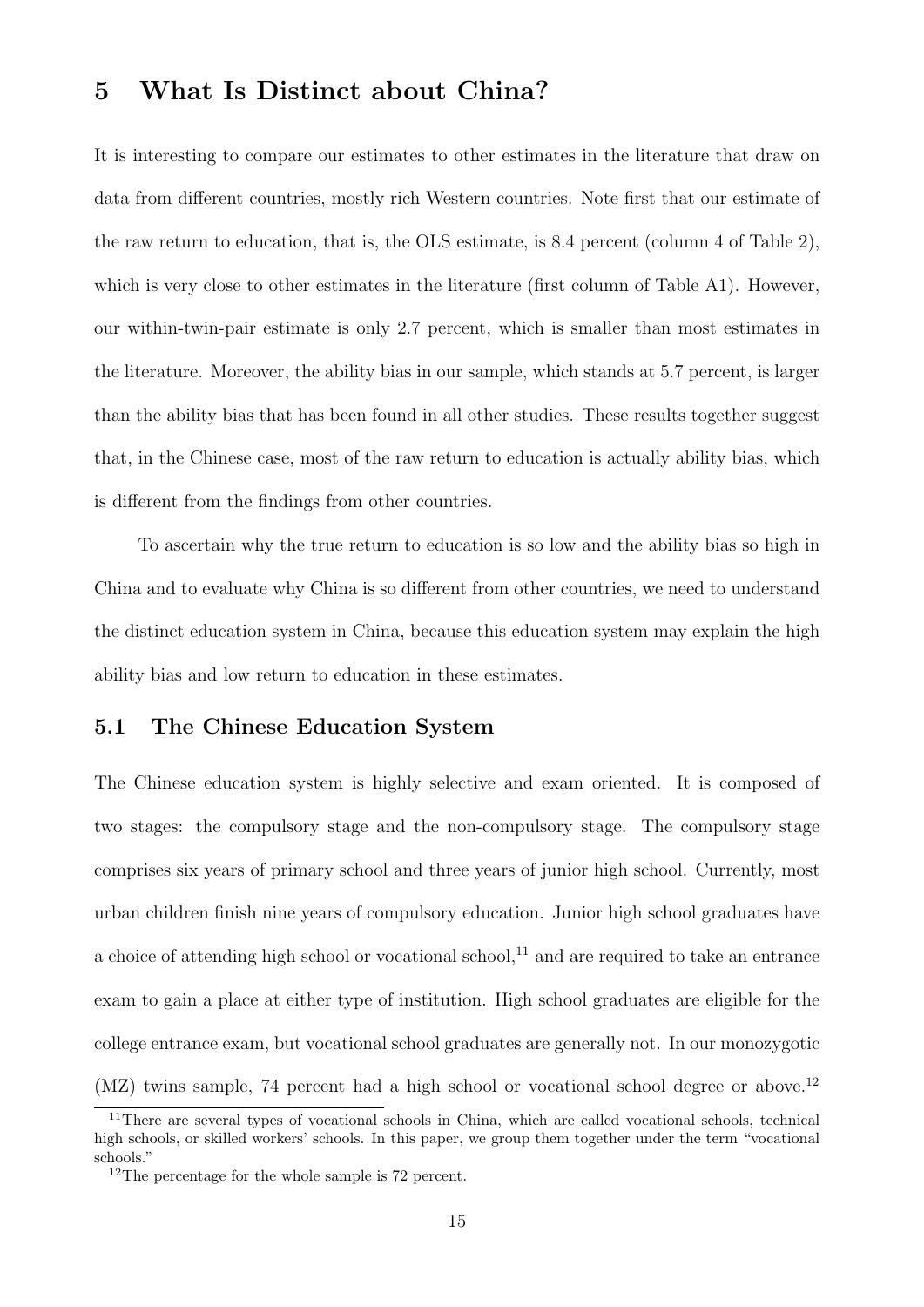Because of the huge number of people waiting to be educated and the limited number of places at colleges and universities, entrance to college is extremely competitive, and only 13 percent of the workers in our sample obtained a college degree. To select those who will go on to college education, a nationwide college entrance exam system has been adopted, and the exam days of June 7, 8, and 9 determine the future of many young people each year.<sup>13</sup> Those who pass the examinations will become "white collar" workers, and those who fail them will most likely become "blue collar" workers.

Because of the competitive nature of the education system, schools, and in particular junior high schools and high schools, place great emphasis on exam-taking techniques.<sup>14</sup> Although high school in China lasts for three years, the whole curriculum is normally finished in one and a half years or an even a shorter time, with the rest of the time being spent on preparation for the college entrance exams. Although the first half of high school teaches students new things, the teaching is also focused on exam-type problem-solving techniques. High school students need to finish a lot of homework every day, and normally need to go to school on weekends and vacations. All of this extra time is spent on training students to solve exam questions. Schools and teachers are rewarded solely on the basis of the success rate of their students in the entrance exams, and thus have no incentive to teach them anything else. These exam-taking techniques very often have little to do with the knowledge and skills that are needed for life and work, and it is thus unsurprising that such kind of schooling has a low return in the workplace.

Two other features of the Chinese non-tertiary education system are also distinct. First, the curricula *(jiao xue da qanq* in Chinese) for primary school, junior high school, and high school are fixed by the Ministry of Education, and the most important part of

<sup>&</sup>lt;sup>13</sup>The exam dates were formerly 7, 8, and 9 July, but were changed in 2003 to avoid the hot weather.

<sup>&</sup>lt;sup>14</sup>It is no secret that the Chinese have very good exam taking skills. For example, among graduate school applicants in the United States, those from China normally have very high scores in GRE and other standard tests, and sometimes even have higher test scores in verbal English than native speakers. However, most Chinese people have never spoken English before coming to the United States because oral English is neither required by most US graduate schools nor emphasized in the English exams in China.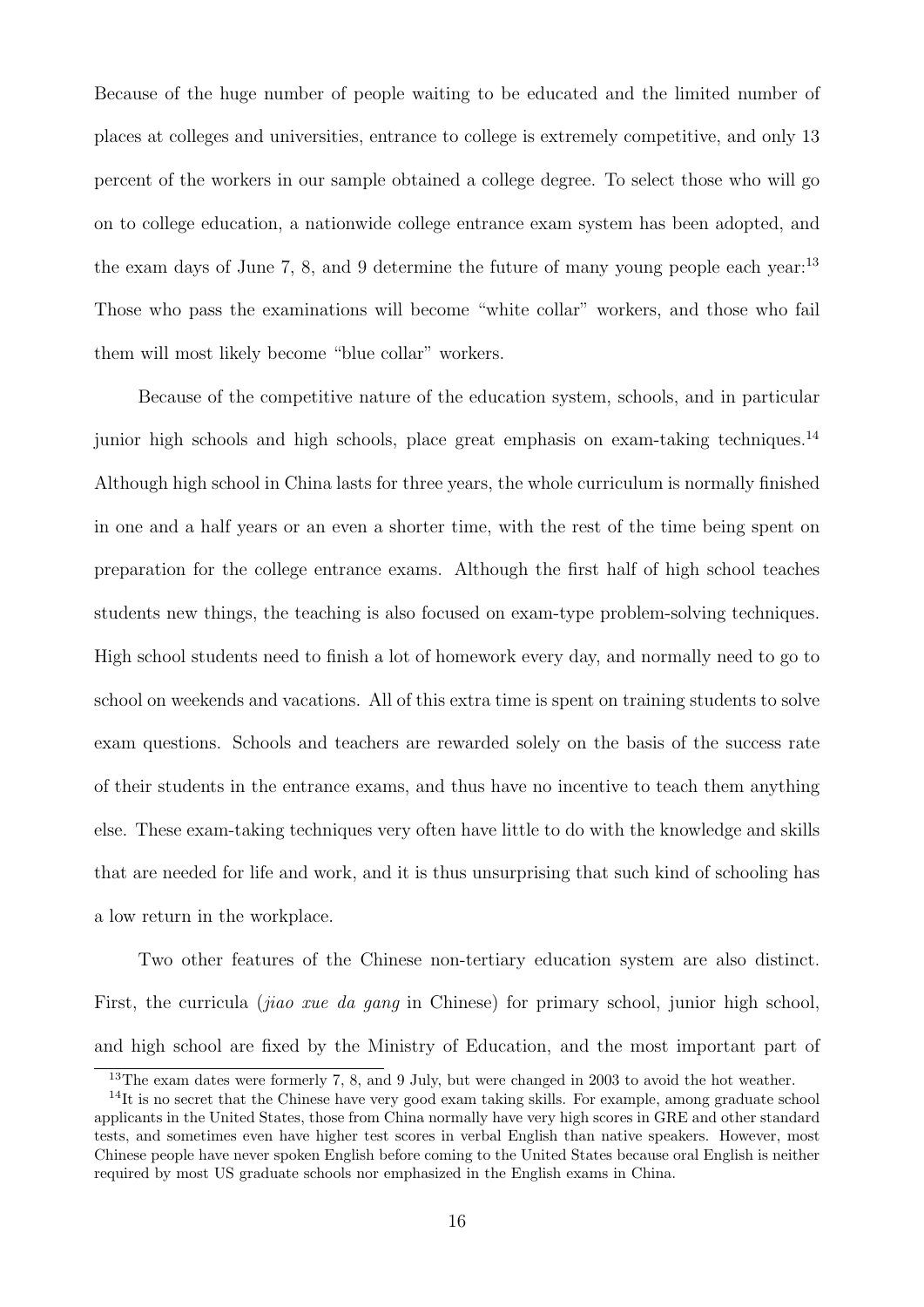these curricula is to specify what should be covered by the high school and college entrance exams. Schools and teachers then follow these curricula to prepare students for these exams. Second, high school students have to decide to take either arts or science for the rest of their education. Both arts and science students take Chinese, English, and political science, but arts students take geography, history, and basic mathematics, whereas science students take physics, chemistry, biology, and advanced mathematics. The college entrance exams also have two sets of papers, one for arts and the other for science. Because of the fixed curriculum, many students may not be able to study what they really are interested in, and having to make an early decision on whether to specialize in arts or science prevents students from obtaining the general education or training that are needed for life and work. Moreover, young students have to decide what they want to do before they even know what they are truly interested in, and as a result often choose badly.

Education that is not exam oriented only takes place in vocational schools and colleges. First, as vocational schools or colleges are different from each other and are administered by different ministries and provinces, they have the freedom to choose their own curricula. Second, and most importantly, vocational schools and colleges are usually the final stage of education, and thus exams are no longer important. Normally, vocational school graduates are not allowed to take the college entrance exams (and thus have no chance of going to college), and although college students may take the entrance exam to go on to graduate school, only a small proportion of students choose to do so. As exams are not important any more, students can spend more time on their true interests, and college students can select courses in different departments, although changing one's major (which is determined during the college admission process) is still difficult.

The distinct features of the Chinese education system can help to explain why the omitted ability bias (or selection effect) is high and the true return to education low in our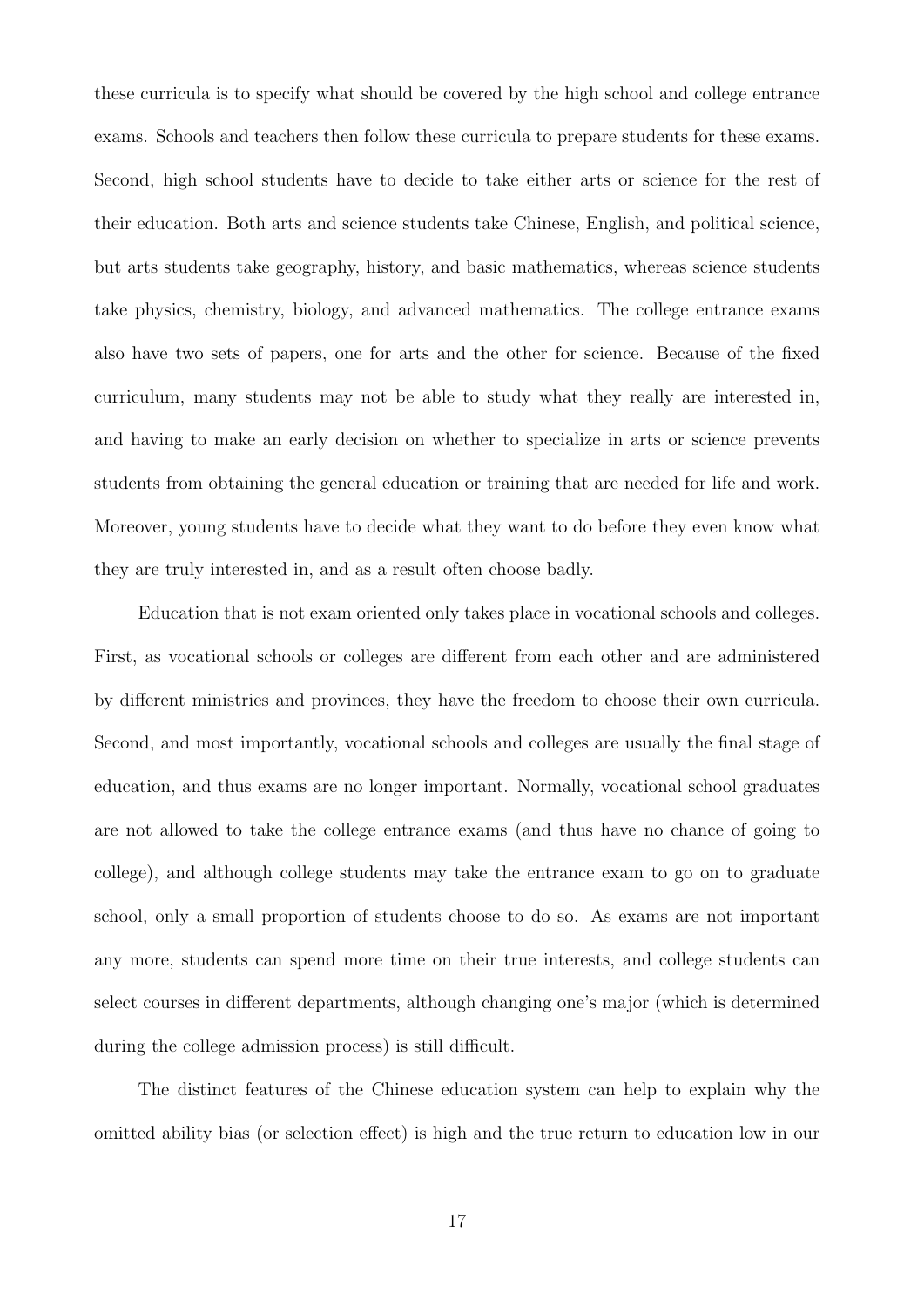estimations. Because of intense competition, only the very talented can advance to higher education, and thus education (or entrance exams) is a very good selection mechanism. Because of the exam-oriented education system, non-tertiary education, and in particular high school education, has little value-added in terms of general knowledge or workplace skills, except as a means of selecting talented candidates into college. High school graduates who are not able to get into college may thus have wasted three years on training in examtaking techniques.

### 5.2 What Levels of Education Pay?

The distinct education system not only helps to explain why the return is low and ability bias high, but also suggests that the return to education may differ across education levels. It seems that exam-oriented high school education is the least useful level of education, and is valuable only as a selection mechanism for colleges. This means that the education that high school graduates who do not make it to college obtain should be least rewarded by employers. We investigate whether this is true by estimating the return to different levels of education.

High school may also have a lower return due to the nature of the Chinese labor market, and especially the demand for labor. Chinese employers generally need three kinds of workers. First, the current process of rapid industrialization means that manufacturers have many low-skilled positions that only require basic education, such as a junior high school or primary school education. Second, manufacturers also need technicians with special skills (e.g., machine operators, electricians, and mechanics) that are either learned in vocational schools or from work experience. Finally, the service sector needs college graduates. Thus, as high school graduates have no skills that Chinese employers appreciate, it is not surprising that the return to high school education is low.

In the literature on twins studies, years of schooling is generally used as the measure of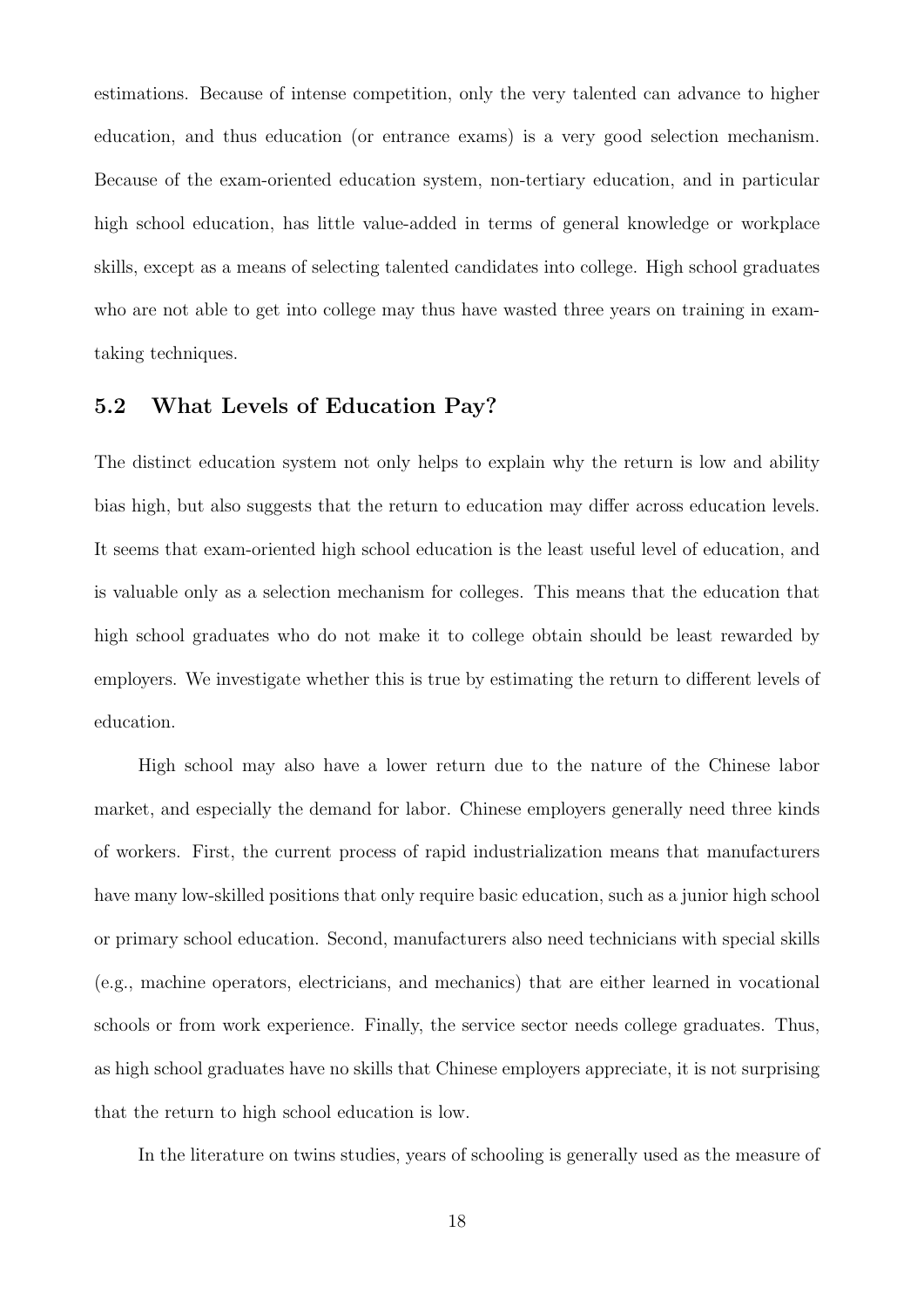education (see, for example, Ashenfelter and Krueger, 1994; Bonjour et al., 2003). However, little work has been carried out to examine the returns to different levels of education. As most of the literature draws on data from developed countries, and a large proportion of workers in these countries have some years of college education and have at least completed a high school education, it may not be necessary to examine the return to high school education versus the return to college education. However, knowing the returns to different levels of education is still very important for a developing country such as China, where college education is very limited. Knowing the returns to different levels of education could help the government to better allocate limited resources for education.

We investigate whether high school education has a lower return than vocational school or college education by estimating the return to different levels of education. More specifically, we use three education dummies as measures of education, namely, high school, vocational school, and college dummies (junior high school is taken as the base group). The high school dummy equals 1 if the last qualification (diploma or degree) that an individual obtained was a high school qualification, and 0 otherwise, and the vocational school dummy and college dummy are similarly defined.

One concern with the performance of this estimation is that the within-twin variation in completing a degree may not be sufficiently large. However, a simple tabulation of the within-twin difference suggests that the within-twin variation is of a fair size. More than half of the twin pairs have different educational levels. Taking high school completion as an example, in 82 of the twin pairs both twins have a high school degree. However, for a larger number of the twin pairs (87), one twin has a high school degree as the final qualification and the other twin has a different final degree.

Another concern is that the measurement error problem becomes much more involved when we use dummy variables to measure educational attainment, because the measurement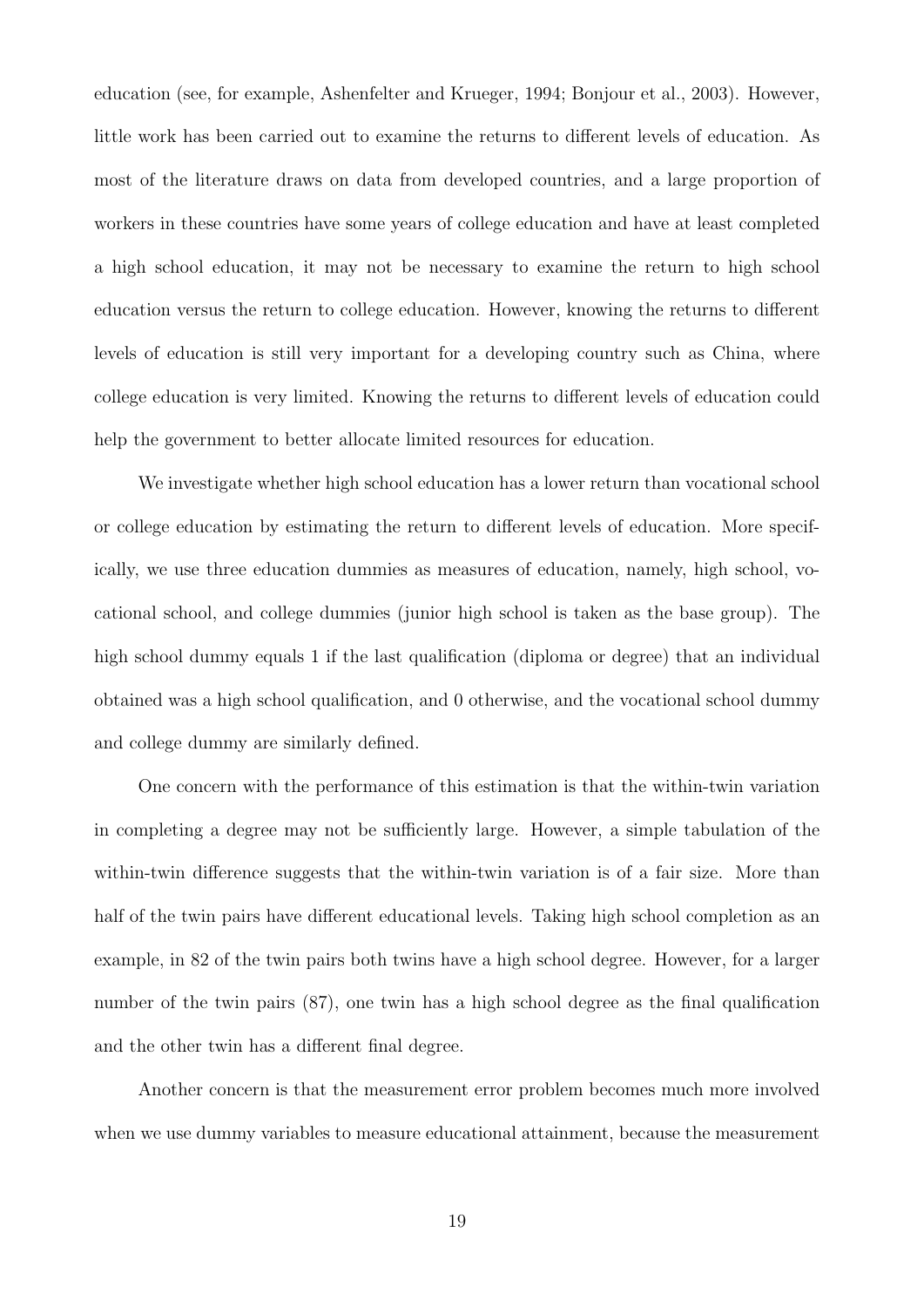error in dummy variables is not classical. To the best of our knowledge, there is no method that we could directly draw upon to correct the measurement error in the dummy variables in our twins estimations. However, Black et al. (2000) provide a method that establishes the lower and upper bounds of the true return to education as estimated using a twins sample. According to them, the IVFE-1 estimates establish an upper bound, and the lower bound is set by fixed effects estimates using the sample of twins in which both twins agree on the other's educational level. This lower bound should be tighter (larger) than the fixed effects estimate using the whole twins sample.

It is also worthwhile investigating the size of the potential measurement error by comparing the self-reported education and the cross-reported education as stated by the co-twin. Although the reports of 10.5 percent of the twins do not agree on the number of years of education, only 2.3 percent of them do not agree on the level of education, which translates to 19 pairs of twins (out of 488 pairs) disagreeing on the within-twin difference in educational level. The low potential reporting error for educational level simply reflects the fact that reporting the final degree requires less information and calculation than reporting the number of years of schooling. The low percentage of disagreement over the level of education suggests that the bias that is caused by measurement error may not be too great in our estimations. Indeed, the reliability ratios for these education dummies are as high as 0.96-0.98, which suggests that only about 2-4 percent of the measured variance in these education dummies is due to measurement error.

The regression results that are reported in Table 4 show that the return to high school education is much lower than the return to vocational school and college education. The high school dummy is positive in the two OLS estimations (columns 1 and 2), but is significant only in column 2. However, even in column 2, the return to high school education is much lower than the return to vocational school or college education, and the differences are significantly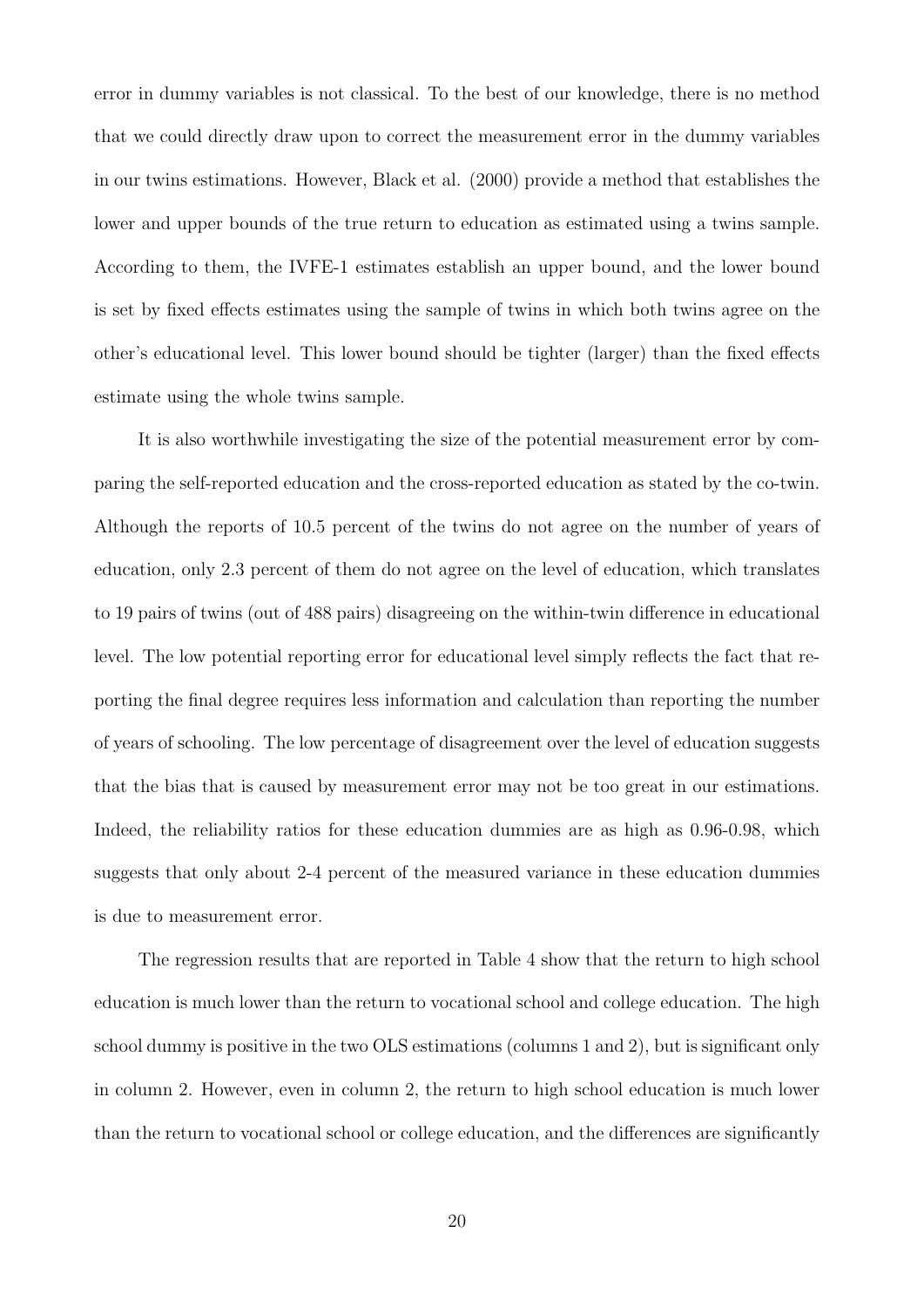different from zero. As both high school and vocational school require three additional years of education beyond junior high school, their returns are directly comparable. The large difference between the two returns suggests that it pays to attend vocational school, but not to attend high school only.

The large difference between the return to high school education and the return to vocational school or college education remains for the fixed effects and IVFE estimates. When we run the fixed effects estimation using the restricted sample (in which both twins agree on the within-twin difference in educational level) as the lower bound and the IVFE estimates as the upper bound, the return to high school education is bounded between 4.0 and 5.4 percent. In contrast, the return to vocational school education is bounded between 20.6 and 22.5 percent, and the return to college education is bounded between 35.2 and 39.8 percent. Moreover, for each of the regressions (columns 3-5), the estimated coefficient of the high school dummy is significantly different from that of the vocational school and college dummies. The lower return to high school education provides another explanation for why the overall return to education is low in China.

It is also of interest to calculate the return to each year of schooling for vocational school and college. As vocational school education usually lasts for three years, the return to each year of schooling is 6.8-7.5 percent. As it takes seven years (three years of high school plus four years of college) to gain a college degree, the average return to each year of schooling is only 5.0-5.7 percent. However, as high school education has a total return of only 4.0-5.4 percent (insignificant), the return to each year of college education is as high as 7.8-8.6 percent.

### 6 Conclusion

In this paper, we empirically measure the return to education in urban China. By using twins data to control for omitted ability and family effects, we find that most of the return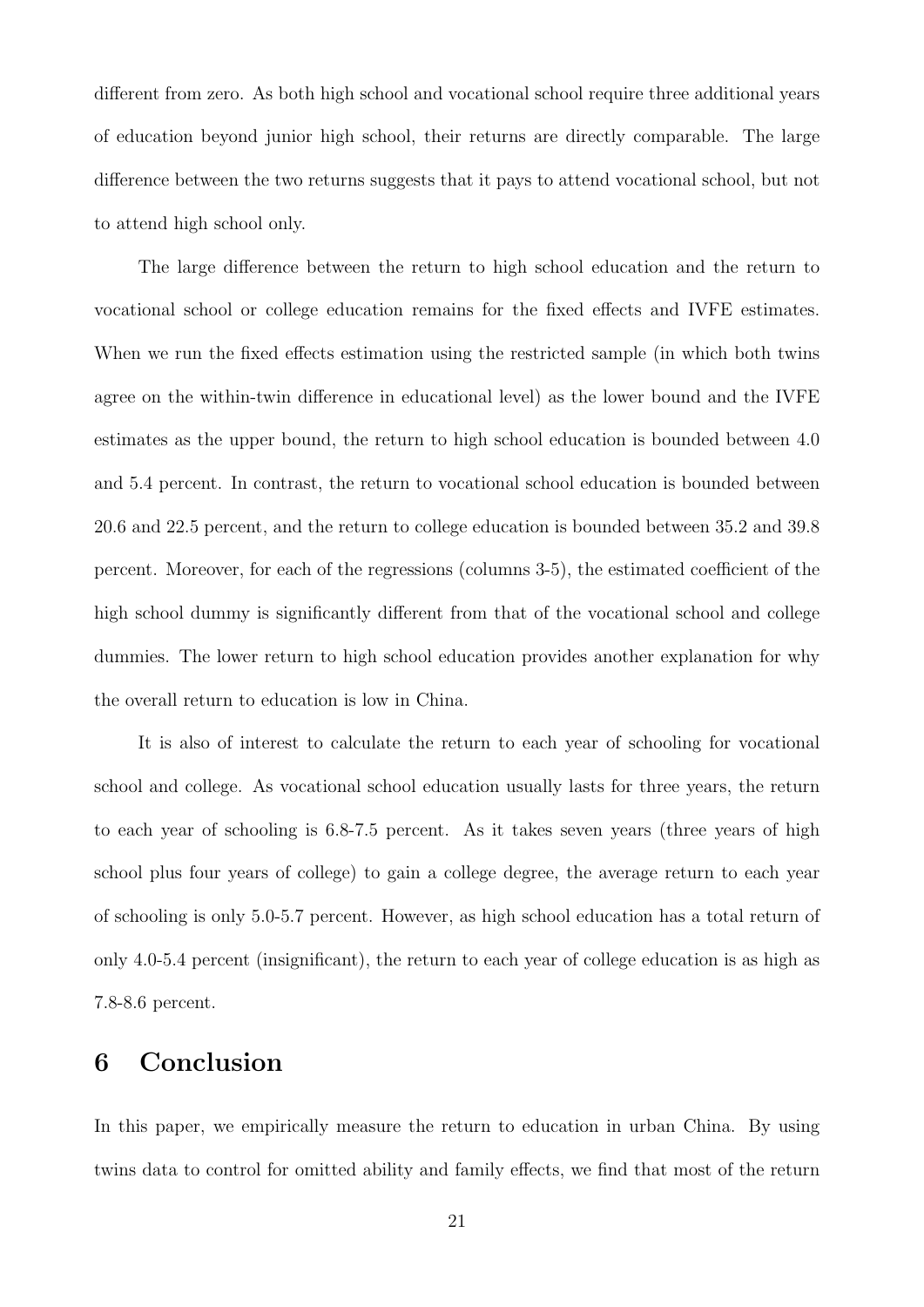to education that is estimated by the OLS model is actually due to the effects of unobserved ability or family background. In other words, our findings suggest that the selection role of education is more important than the knowledge that is acquired at school. The fixed effects estimate of the return to one year of education is only 2.7 percent, and the part of the education premium that is due to unobservable ability is as large as 5.7 percent. Our sensitivity analyses suggest that the within-twin estimates are biased downward due to measurement error, and when we subsequently correct this bias the estimated return rises to 3.8 percent. We further show that the return to high school education is almost zero, whereas the returns to vocational school and college education are 22.6-22.5 percent and 35.2-39.8 percent, respectively.

The earlier findings of a low return to education in China, such as those of Byron and Manaloto (1990) and Meng and Kidd (1997), have generated a great deal of interest among economists. In the search for explanations of the low return, most economists have turned to the remaining elements of the planned economy. We agree that the return was low when the Chinese economy was under a planned regime and is likely to rise as the economy becomes more market-oriented (see, for example, Heckman and Li (2004) and Zhang et al. (2005)), but argue that economic transition may not be the whole story. Because of the distinct education system in China, the returns to the various levels of education are different, and in particular we find that exam-oriented high school education has no return in terms of earnings; rather, it merely serves as a selection mechanism for colleges. Few previous studies have paid attention to the distinctive education system in China (or that of other Asian countries) and its consequences for the return to education.

Knowing the true return to education has important policy implications. Our findings show that the return to education is not universally low in China. The return to each year of vocational school or college is as high as 7-9 percent, which is comparable to estimates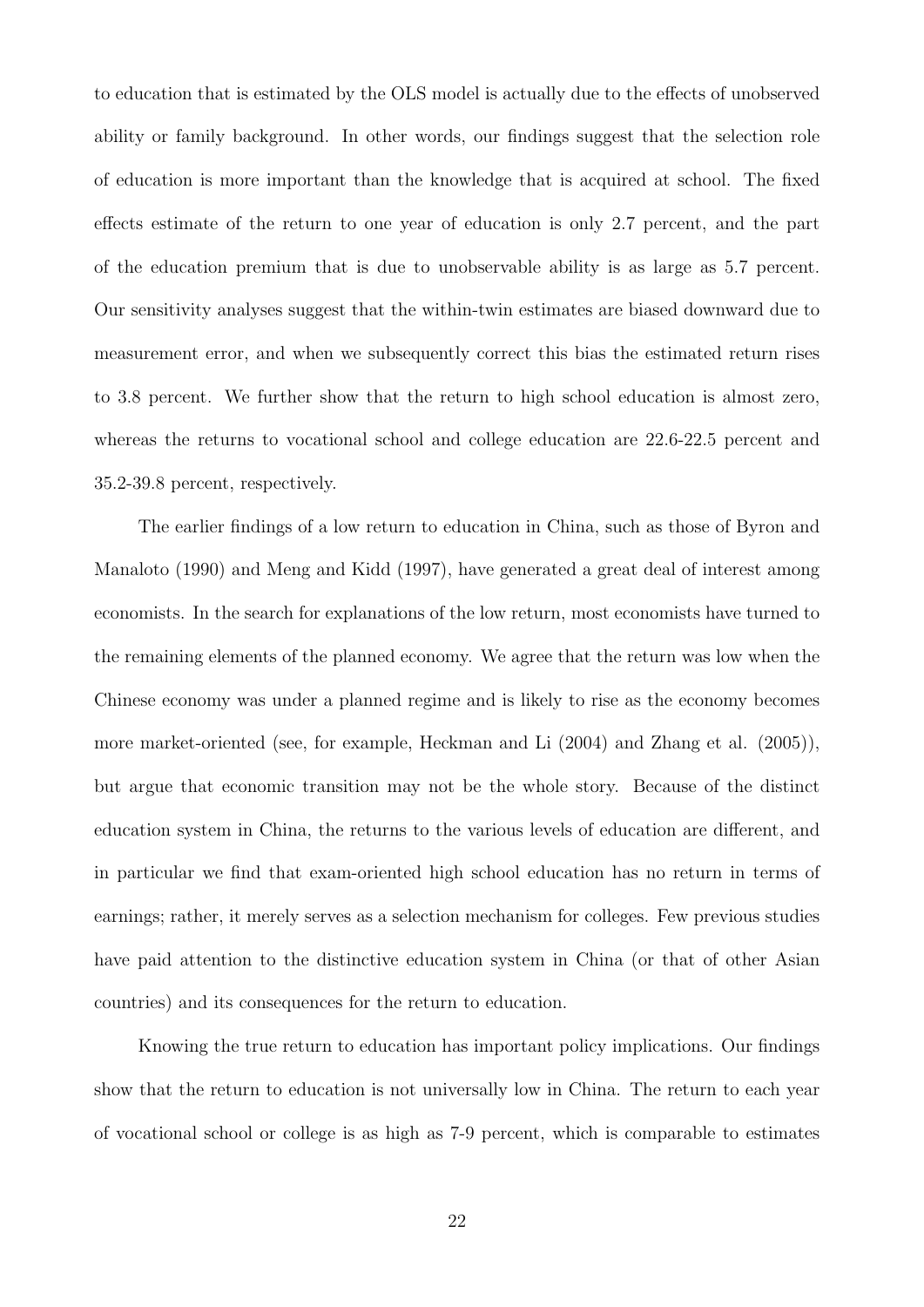that draw on twins data from other countries. Thus, our findings support the argument of Heckman and Li (2004) and Fleisher and Wang (2004) that investing in human capital is worthwhile in China. However, our results also have some particular policy implications. Given that China has limited resources to devote to education, it is important to identify educational priorities. Our finding that the return to high school education is zero and that high school education only serves as a college selection mechanism in urban China suggests that nothing would be lost if high school education were shortened by one year. The resources saved could be invested in levels of education that yield higher returns, such as vocational school or college, or could be diverted to the provision of basic education in rural China, where many children are not fortunate enough to obtain the nine years of compulsory education (Brown and Park, 2002).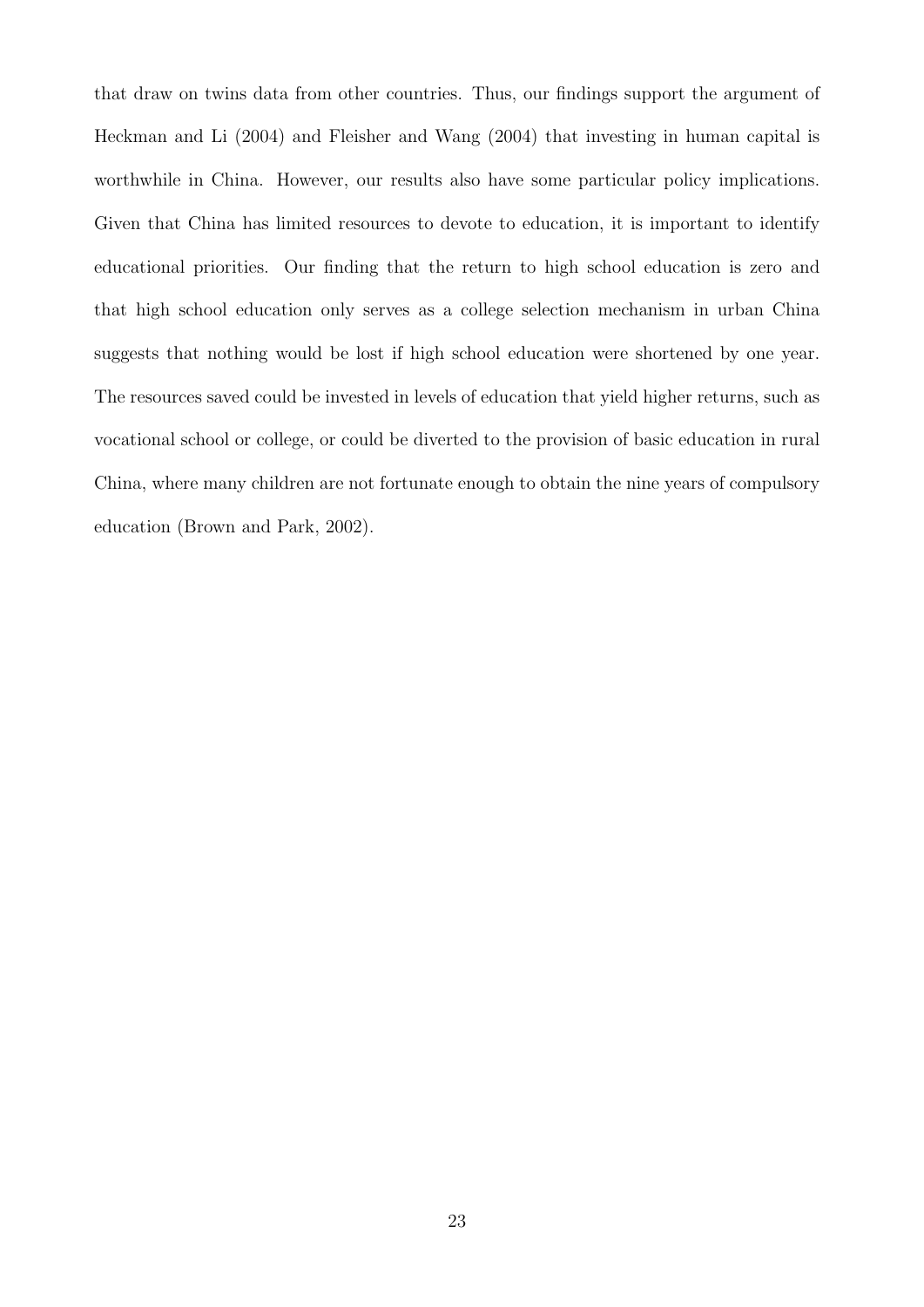#### **Reference**

Andren, Daniela, John Earle and Dana Sapatoru. 2005. The Wage Effects of Schooling under Socialism and in Transition: Evidence from Romania, 1950-2000. *Journal of Comparative Economics* 33(2): 300-323.

Ashenfelter, Orley and Alan Krueger. 1994. Estimating the Returns to Schooling Using a New Sample of Twins. *American Economic Review* 84(5): 1157-1173.

Becker, Gary. 1993. *Human Capital: A Theoretical and Empirical Analysis, with Special Reference to Education.* Chicago, IL: University of Chicago Press.

Behrman, Jere R. and Mark R. Rosenzweig. 1999. 'Ability' Biases in Schooling Returns and Twins: a Test and New Estimates. *Economics of Education Review* 18(2): 159-167.

Behrman, Jere R., Mark R. Rosenzweig and P. Taubman. 1994. Endowments and the Allocation of Schooling in the Family and in the Marriage market: The Twins Experiment. *Journal of Political Economy* 102(6): 1134-1174.

Behrman, Jere R., Mark R. Rosenzweig and P. Taubman. 1996. College Choice and Wages: Estimates Using Data on Female Twins. *Review of Economics and Statistics* 73(4): 672-685.

Behrman, Jere R. and P. Taubman. 1976. Intergenerational Transmission of Income and Wealth. *American Economic Review* 66(2): 436-440.

Behrman, Jere R., P. Taubman, T. Wales, and Z. Hrubec. 1977. Inter- and Intragenerational Determination of Socioeconomic Success with Special Reference to Genetic Endowment and Family and Other Environment. Mimeo. University of Pennsylvania.

Black, Dan, Mark Berger and Frank Scott, 2000. Bounding Parameter Estimates with Nonclassical Measurement Error. *Journal of American Statistical Association* 95(451): 739-748.

Bonjour, Borothe, Lynn F. Cherkas, Jonathan E. Haskel, Denise D. Hawkes and Tim D. Spector. 2003. Returns to Education: Evidence from U.K. Twins. *American Economic Review* 93(5): 1799-1812.

Brown, Philip and Albert Park, "Education and Poverty in Rural China," *Economics of Education Review* 21 (2002): 523-541.

Byron, Raymond P. and Evelyn Q. Manaloto. 1990. Returns to Education in China.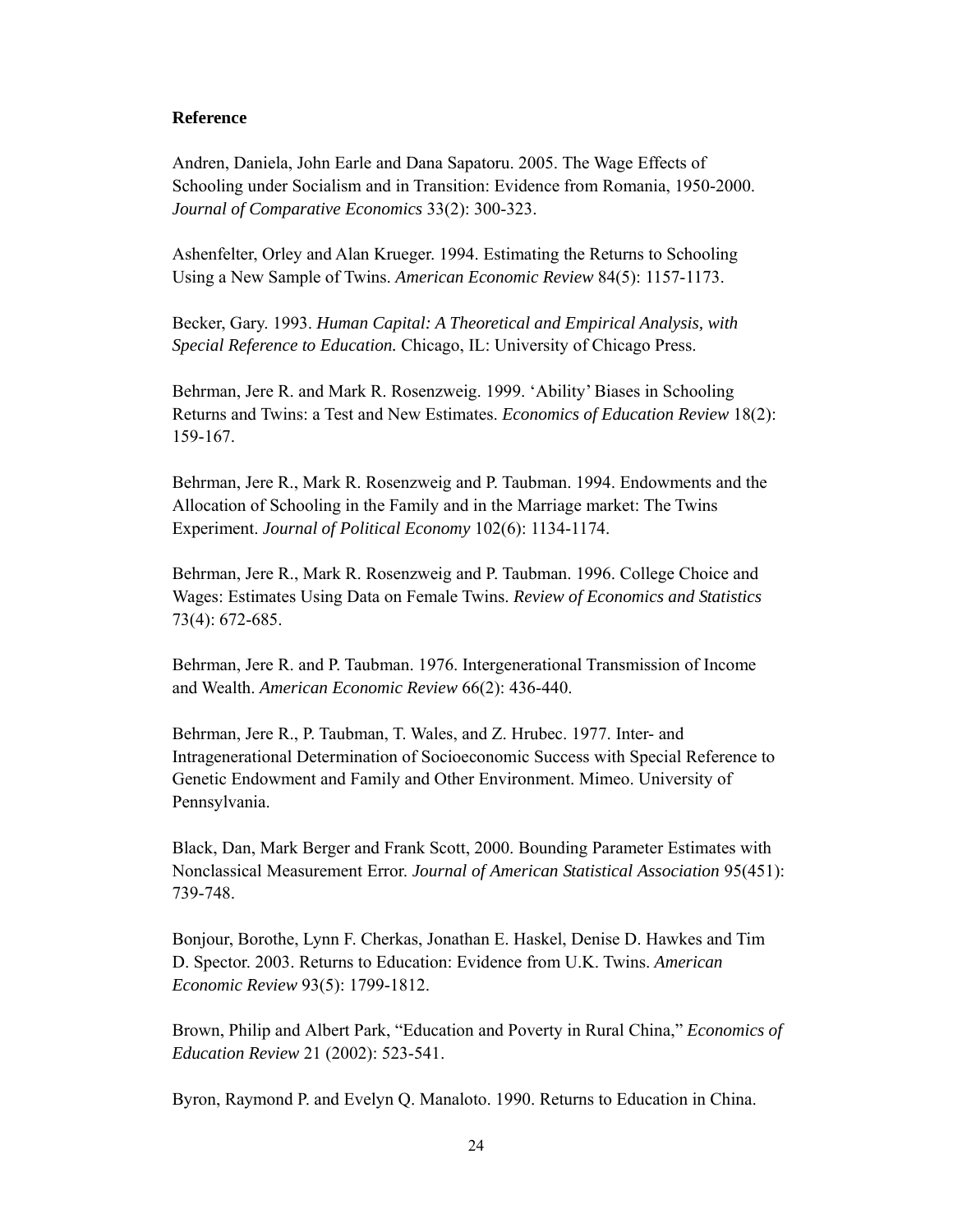*Economic Development and Cultural Change* 38: 783-796.

Dale, Stacy and Alan Krueger. 2002. Estimating the Payoff to Attending a More Selective College: An Application of Selection on Observables and Unobservables. *Quarterly Journal of Economics* 117(4): 1491-1527.

de Brauw, Jikun Huang, Scott Rozelle, Linxiu Zhang and Yigang Zhang. 2002. The Evolution of China's Rural Labor Markets During the Reforms. *Journal of Comparative Economics* 30(2): 329-353.

Earle, John and Klara Sabirianova. 2002. How Late to Pay? Understanding Wage Arrears in Russia. *Journal of Labor Economics* 20(3): 661-707.

Fleisher, Belton. 2005. Returns to Schooling in Transition: The Chinese, European, and Russian Experience. *Journal of Comparative Economics* 33(2): 223-226.

Fleisher, Belton and Xiaojun Wang. 2004. Skill Differentials, Return to Schooling, and Market Segmentation in a Transition Economy: The Case of Mainland China. *Journal of Development Economics* 73(1): 315-328.

Fleisher, Belton and Xiaojun Wang. 2005. Returns to Schooling in China under Planning and Reform. *Journal of Comparative Economics* 33(2): 265-277.

Giles, John, Albert Park and Fang Cai. 2006a. Reemployment of Dislocated Workers in Urban China: The Roles of Information and Incentives. *Journal of Comparative Economics* 34(3), 582-607.

Giles, John, Albert Park and Fang Cai. 2006b. How Has Economic Restructuring Affected China's Urban Workers? *China Quarterly* 185, 61-95.

Gorseline, D. W. 1932. *The Effect of Schooling upon Income*. Bloomington: Indiana Univ. Press.

Groves, T., Hong, Y., McMillan, J. and Naughton, B., 1994. Autonomy and Incentives in Chinese State Enterprises. *Quarterly Journal of Economics* 109: 183-209.

Heckman, James and Xuesong Li. 2004. Selection Bias, Comparative Advantage and Heterogeneous Returns to Education: Evidence from China in 2000. *Pacific Economic Review* 9(3): 155-171.

Herrnstein, Richard J. and Charles Murray. 1994. *The Bell Curve*. New York: Free Press.

Hertz, Thomas. 2003. Upward Bias in the Estimated Returns to Education: Evidence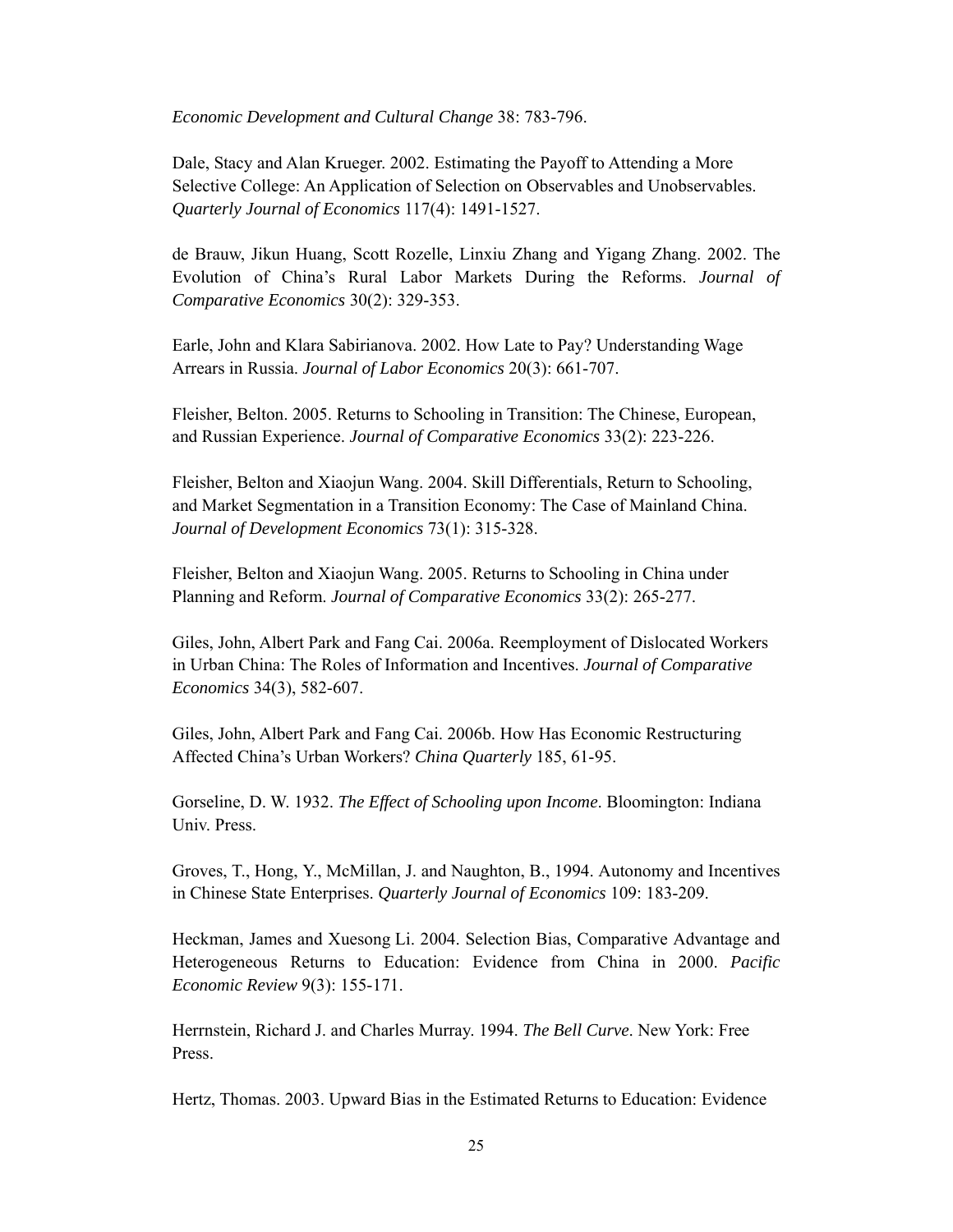from South Africa. *American Economic Review* 93(4):1354-68.

Isacsson, Gunnar. 1999. Estimates of the Return to Schooling in Sweden from a large sample of twins. *Labour Economics* 6(4): 471-489.

Lam, David and Robert F. Schoeni. 1993. Effects of Family Background on Earnings and Returns to Schooling: Evidence from Brazil. *Journal of Political Economy* 101(4): 710-740.

Li, Haizheng. 2003. Economic Transition and Returns to Education in China. *Economics of Education Review* 22: 317-328.

Li, Haizheng, Jeffrey Zax. 2003. Labor Supply in Urban China. *Journal of Comparative Economics* 31(4): 795-817.

Meng, Xin and Micheal P. Kidd. 1997. Labor Market Reform and the Changing Structure of Wage Determination in China's State Sector during the 1980s. *Journal of Comparative Economics* 25(3): 403-421.

Miller, P., C. Mulvey and N. Martin. 1995. What Do Twins Studies Reveal About the Economic Returns to Education? A Comparison of Australian and U.S. Finding. *American Economic Review* 85(3): 586-599.

Mincer, Jacob. 1974. *Schooling, Experience and Earnings.* New York: Columbia University Press.

Park, Albert, Wen Li and Sangui Wang. 2007. School Equity in Rural China. In Emily Hannum and Albert Park (eds.), *Education and Reform in China*. London and New York: Routledge.

Psacharopoulos, George. 1992. Returns to Education: A Further International Update and Implications. *International Library of Critical Writings in Economics* 17: 102-123.

Rozelle, Scott, Jikun Huang and Linxiu Zhang. 2001. Off-Farm Jobs and On-Farm Work in Periods of Boom and Bust in Rural China. *Journal of Comparative Economics* 29(3), 2001, page 505-526.

Rozelle, Scott and John Swinnen. 2004. Success and Failure of Reform: Insights from the Transition of Agriculture. *Journal of Economic Literature* 42(2), 2004, page 404-456.

Taubman, Paul. 1976a. The Determinates of Earnings: Genetics, Family and Other Environments, a Study of White Male Twins. *American Economic Review* 66(5):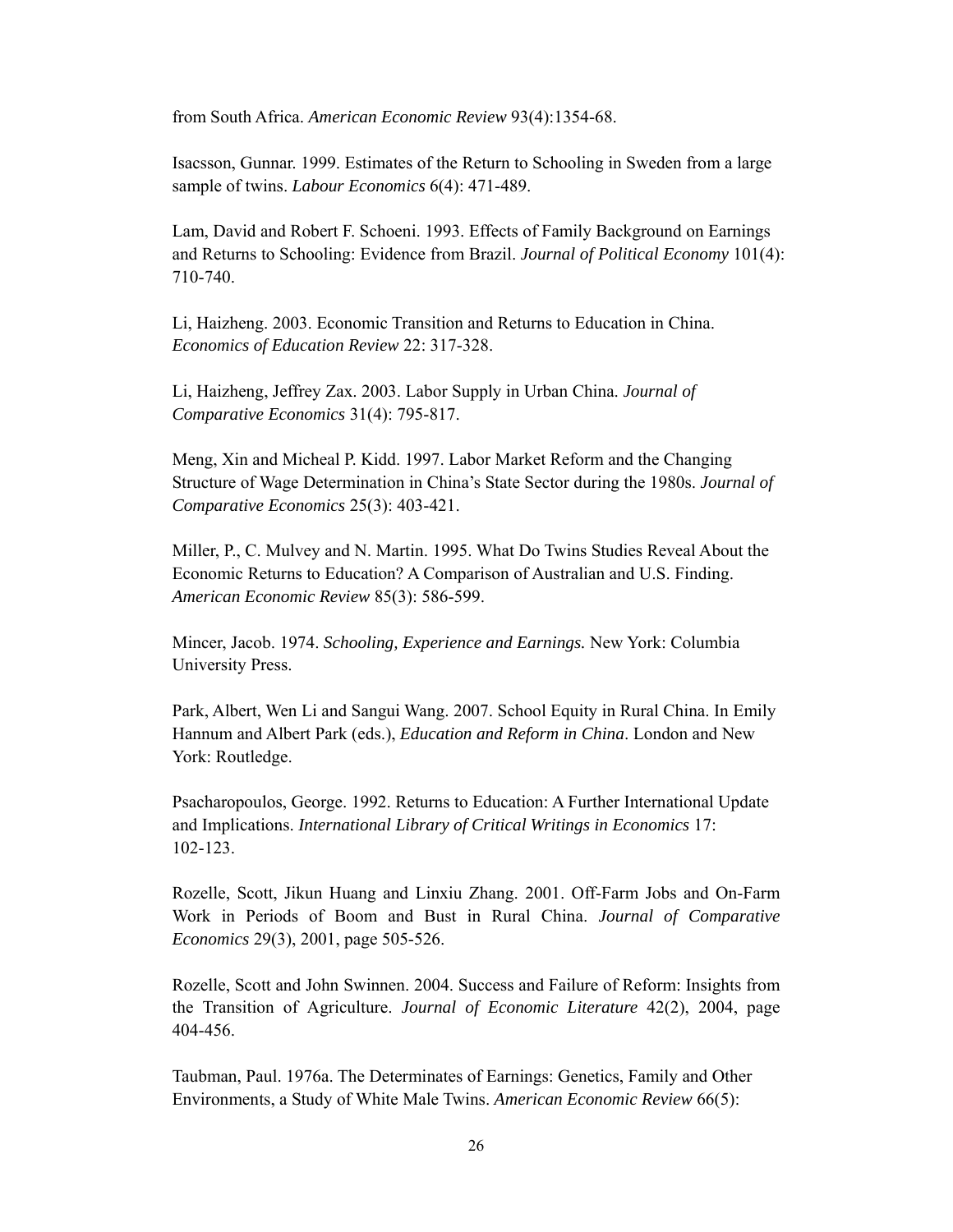858-870.

Taubman, Paul. 1976b. Earnings, Education, Genetics, and Environment. *Journal of Human Resources* 11(4): 447-461.

Walder, Andrew. 1996. Markets and Inequality in Transitional Economics: Toward Testable Theories. *American Journal of Sociology* 101(4): 1060-1073.

Woodridge, Jeffrey. 2002. *Econometric analysis of cross section and panel data.* Cambridge, Massachusetts: MIT Press.

Zax, Jeffrey and Daniel Rees. 2002. IQ, Academic Performance, Environment, and Earnings. *Review of Economics and Statistics* 84(4): 600-616.

Zhang, Junsen, Yaohui Zhao, Albert Park and Xiaoqing Song. Economic Returns to Schooling in Urban China, 1988 to 2001. 2005. *Journal of Comparative Economics* 33(4): 730-752.

Zhou, Xueguang. 2000. Economic Transformation and Income inequality in Urban China. *American Journal of Sociology* 105(4): 1135-1174.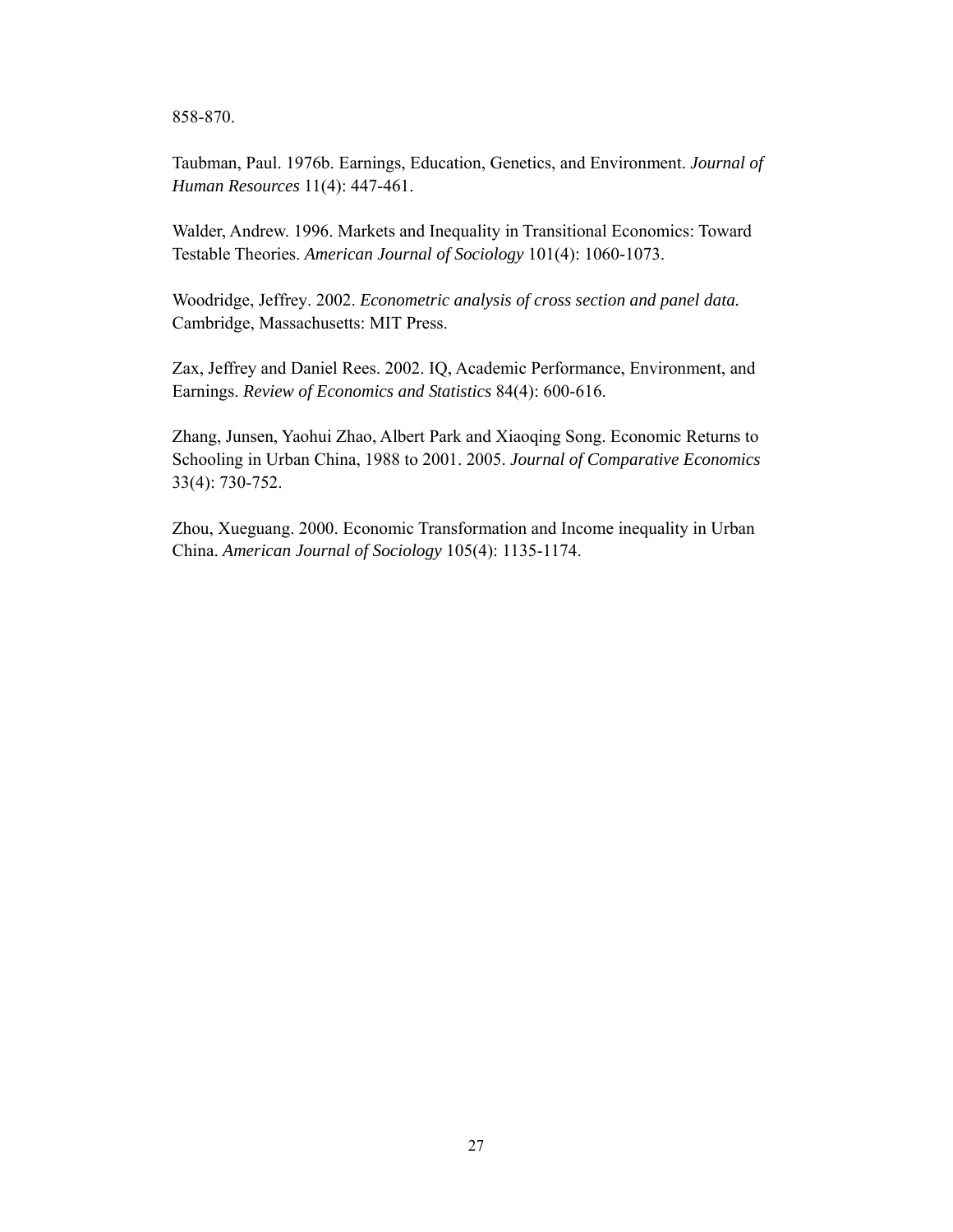| Variable                                                        | MZ twins | All    | Non-                             | <b>NBS</b> |
|-----------------------------------------------------------------|----------|--------|----------------------------------|------------|
|                                                                 |          | twins  | twins                            | sample     |
|                                                                 | (1)      |        |                                  |            |
|                                                                 |          | (2)    | (3)                              | (4)        |
|                                                                 |          |        |                                  |            |
| Education (years of schooling)                                  | 12.22    | 12.16  | 11.73                            | 11.62      |
|                                                                 | (2.89)   | (2.91) | (3.07)                           | (2.83)     |
| High school dummy                                               | 0.27     | 0.25   | 0.30                             |            |
| $(=1$ if high school is the final degree, $=0$ otherwise)       | (0.44)   | (0.43) | (0.46)                           | --         |
| Vocational school dummy                                         | 0.34     | 0.35   | 0.32                             |            |
| $(=1$ if vocational school is the final degree, $=0$ otherwise) |          |        |                                  |            |
|                                                                 | (0.47)   | (0.48) | (0.47)                           |            |
| College dummy                                                   | 0.13     | 0.12   | $0.10\,$                         |            |
| $(=1$ if college is the final degree, $=0$ otherwise)           | (0.33)   | (0.33) | (0.30)                           | --         |
| Age                                                             | 34.78    | 33.77  | 43.27                            | 40.80      |
|                                                                 | (9.64)   | (9.22) | (8.42)                           | (11.98)    |
|                                                                 |          |        |                                  |            |
| Gender (male)                                                   | 0.60     | 0.59   | 0.48                             | 0.55       |
|                                                                 | (0.49)   | (0.49) | (0.50)                           | (0.50)     |
| Married                                                         | 0.66     | 0.64   | 0.94                             |            |
| $(=1$ if being married, $=0$ otherwise)                         | (0.47)   | (0.48) | (0.24)                           | --         |
|                                                                 |          |        |                                  |            |
| Tenure                                                          | 15.03    | 14.03  | 21.70                            | 18.45      |
| (the number of years in full-time work since the age of 16)     | (9.93)   | (9.50) | (9.05)                           | (12.94)    |
| Earnings                                                        | 887.85   | 872.52 | 845.84                           | 1062.92    |
| (monthly wages, bonuses, and subsidies in RMB)                  | (517.91) |        | $(546.00)$ $(549.08)$ $(840.09)$ |            |
|                                                                 |          |        |                                  |            |
| Spousal education                                               | 11.64    | 11.69  | 11.49                            |            |
| (years of education of spouse)                                  | (3.11)   | (3.08) | (3.49)                           |            |
| Sample size                                                     | 976      | 1620   | 1277                             | 23288      |

Table 1: Descriptive Statistics of the Twins and Non-Twins Samples

Note: The mean and standard deviation (in parentheses) are reported in the table. For the MZ twins sample, we restrict the sample to those twin pairs (488 pairs) for which we have complete information on earnings, age, gender, years of education, job tenure, and marital status for both twins in the pair. The NBS sample is based on a large-scale survey by the National Bureau of Statistics in six provinces.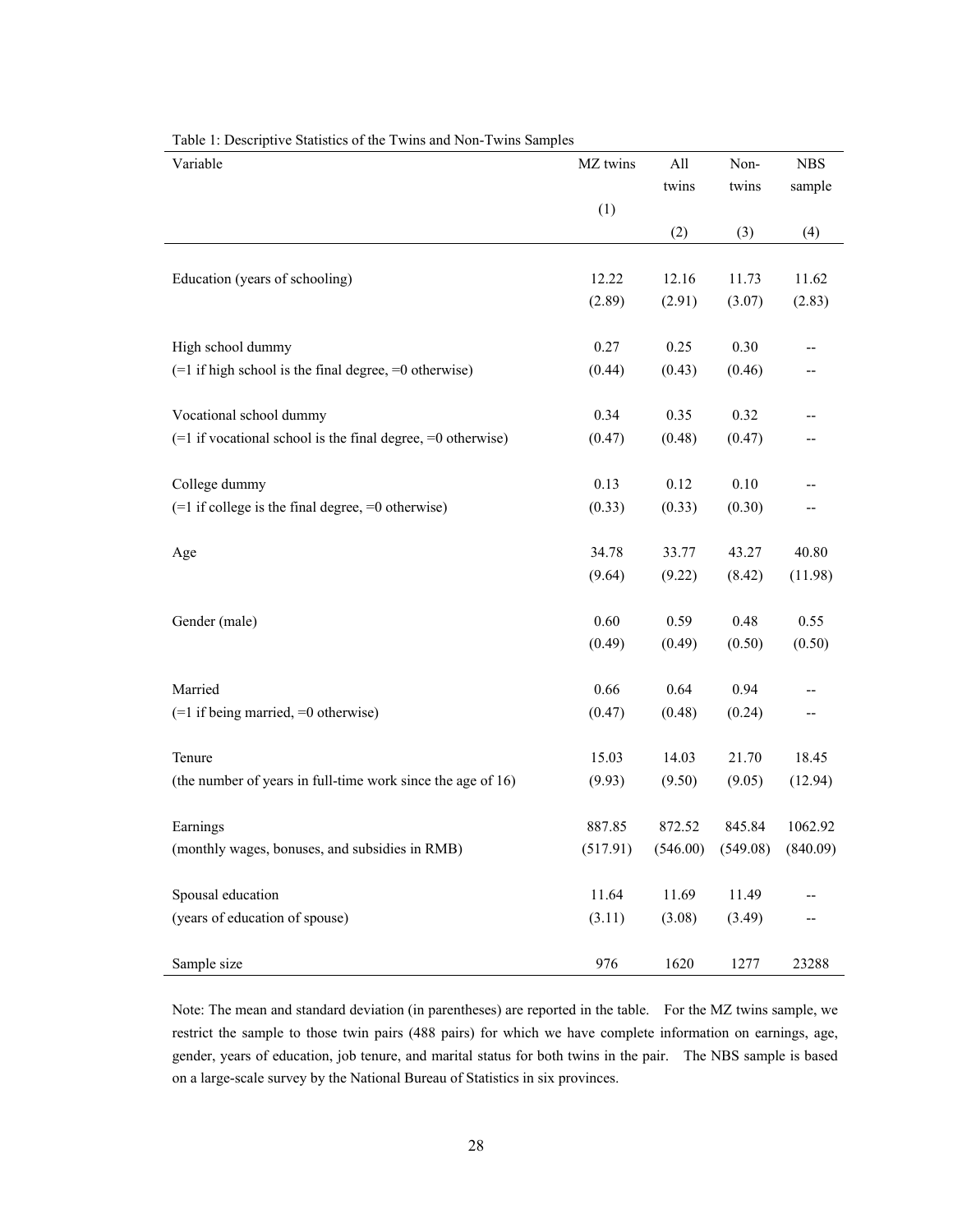| Sample        |            | All        |            | Twins      |          |          |             |             |
|---------------|------------|------------|------------|------------|----------|----------|-------------|-------------|
| Model         | <b>OLS</b> | <b>OLS</b> | <b>OLS</b> | <b>OLS</b> | $\rm FE$ | $\rm FE$ | ${\rm GLS}$ | ${\rm GLS}$ |
|               | (1)        | (2)        | (3)        | (4)        | (5)      | (6)      | (7)         | (8)         |
|               |            |            |            |            |          |          |             |             |
| Own education | $0.066***$ | $0.066***$ | $0.083***$ | $0.084***$ | $0.025*$ | $0.027*$ | $0.025**$   | $0.027**$   |
|               | (0.004)    | (0.004)    | (0.006)    | (0.006)    | (0.015)  | (0.015)  | (0.012)     | (0.012)     |
| Sum of        |            |            |            |            |          |          | $0.033***$  | $0.033***$  |
| education     |            |            |            |            |          |          | (0.007)     | (0.007)     |
|               | $0.023**$  | 0.011      | $0.043***$ | $0.038**$  |          |          | $0.040***$  | $0.034**$   |
| Age           |            |            |            |            |          |          |             |             |
|               | (0.009)    | (0.012)    | (0.015)    | (0.019)    |          |          | (0.014)     | (0.016)     |
| Age squared   | $-0.021*$  | $-0.023*$  | $-0.048**$ | $-0.053**$ |          |          | $-0.043**$  | $-0.049**$  |
|               | (0.012)    | (0.014)    | (0.022)    | (0.024)    |          |          | (0.020)     | (0.021)     |
| Gender (male) | $0.225***$ | $0.218***$ | $0.200***$ | $0.198***$ |          |          | $0.203***$  | $0.201***$  |
|               | (0.024)    | (0.024)    | (0.037)    | (0.037)    |          |          | (0.037)     | (0.037)     |
| Married       |            | $-0.024$   |            | $-0.020$   |          | $-0.043$ |             | $-0.019$    |
|               |            |            |            |            |          |          |             |             |
|               |            | (0.042)    |            | (0.050)    |          | (0.052)  |             | (0.043)     |
| Tenure        |            | $0.015***$ |            | $0.010*$   |          | 0.015    |             | $0.012**$   |
|               |            | (0.003)    |            | (0.006)    |          | (0.010)  |             | (0.006)     |
|               |            |            |            |            |          |          |             |             |
| Twin pairs    |            |            |            |            | 488      | 488      | 488         | 488         |
| Observations  | 2253       | 2253       | 976        | 976        | 976      | 976      | 976         | 976         |
| R-squared     | $0.15\,$   | 0.16       | 0.22       | 0.22       | $0.01\,$ | $0.02\,$ |             |             |

Table 2: OLS and Fixed Effects Estimates of the Return to Education for Twins and Non-twins from Urban China (Dependent variable: log earnings)

Note: Standard errors in parentheses are robust to heteroscadesticity and clustering at the family level. \* significant at 10%; \*\* significant at 5%; \*\*\* significant at 1%.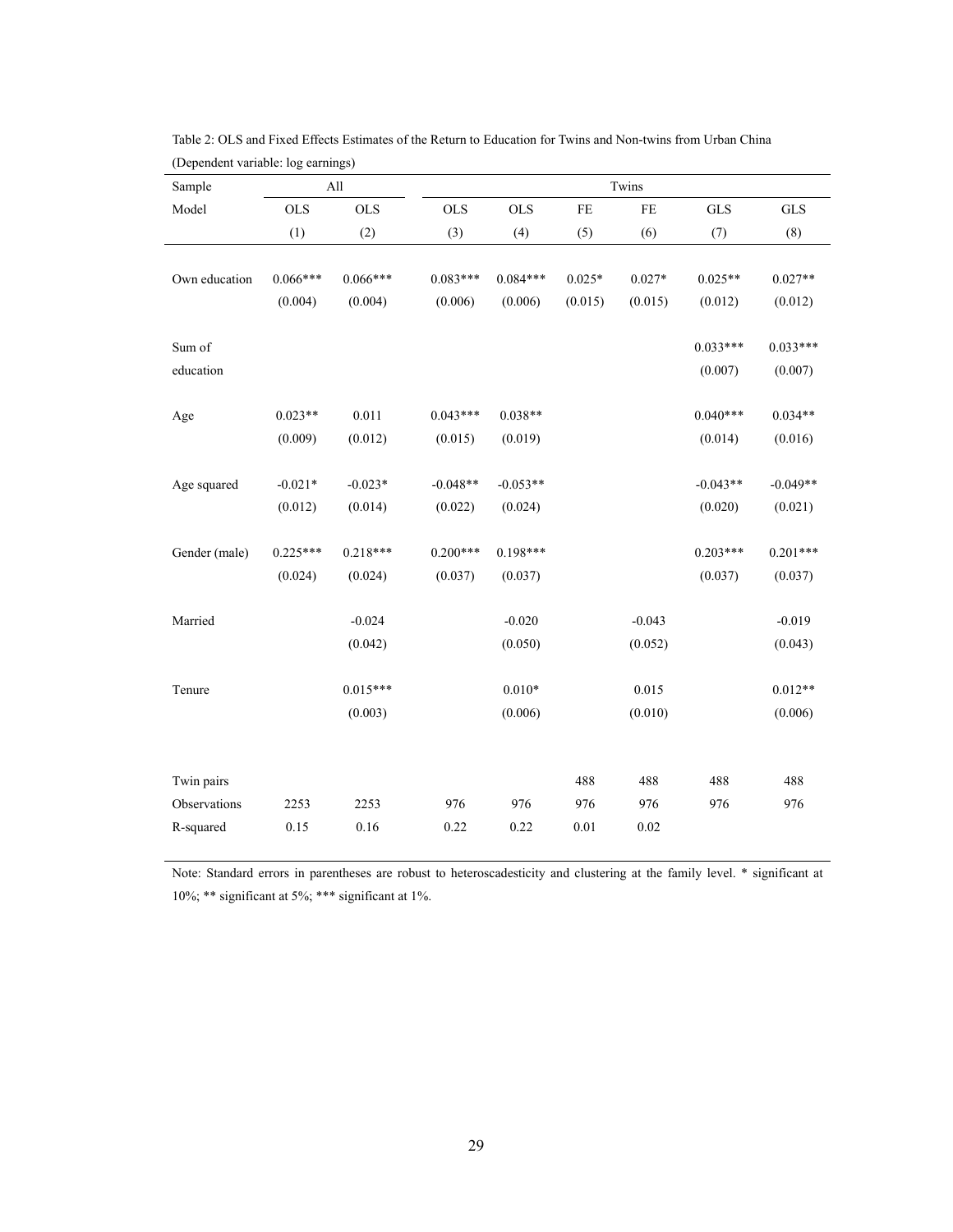|                                 | IVFE-1<br>$(\Delta Z$ " as IV) |          | IVFE-2<br>$(\Delta Z^{**}$ as IV) |           |  |  |
|---------------------------------|--------------------------------|----------|-----------------------------------|-----------|--|--|
|                                 | (1)                            | (2)      | (3)                               | (4)       |  |  |
| Education $(\Delta Z^{\prime})$ | $0.032*$                       | $0.033*$ |                                   |           |  |  |
|                                 | (0.019)                        | (0.019)  |                                   |           |  |  |
| Education ( $\Delta Z^*$ )      |                                |          | $0.036**$                         | $0.038**$ |  |  |
|                                 |                                |          | (0.018)                           | (0.018)   |  |  |
| Married                         |                                | $-0.043$ |                                   | $-0.048$  |  |  |
|                                 |                                | (0.053)  |                                   | (0.052)   |  |  |
| Tenure                          |                                | 0.016    |                                   | 0.016     |  |  |
|                                 |                                | (0.010)  |                                   | (0.010)   |  |  |
| Twin pair                       | 488                            | 488      | 488                               | 488       |  |  |
| Observations                    | 976                            | 976      | 976                               | 976       |  |  |

Table 3: Instrumental Variable Fixed Effects Estimates of the Return to Education of Chinese Twins (Dependent variable: log earnings)

Note: ∆Z' is the difference between the self-reported education of twin 1 and the self-reported education of twin 2. ∆Z'' is the difference between the education of twin 1 as reported by twin 2 and the education of twin 2 as reported by twin 1. ∆Z\* (∆Z\*\*) is the difference between twin 1's (twin 2's) report of his/her own education and his/her report of the other twin's education. Standard errors in parentheses are robust to heteroscadesticity and clustering at the family level. \* significant at 10%; \*\* significant at 5%; \*\*\* significant at 1%.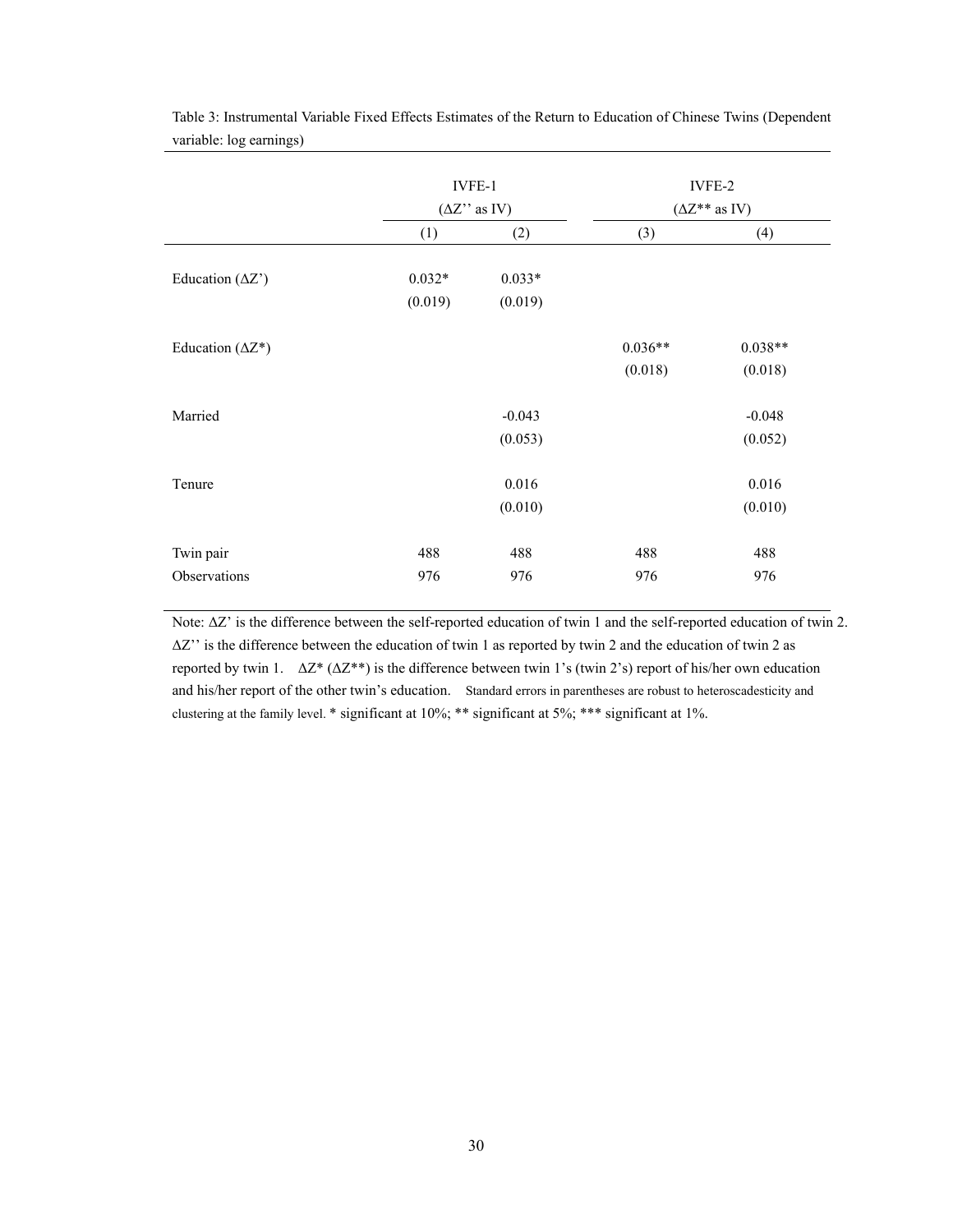|                   | Dependent variable: log earnings |             |            |             |            |  |
|-------------------|----------------------------------|-------------|------------|-------------|------------|--|
| Sample            | All                              | Twins       | Twins      | Twins       | Twins      |  |
|                   |                                  |             |            | (restricted |            |  |
|                   |                                  |             |            | sample)     |            |  |
| Model             | <b>OLS</b>                       | <b>OLS</b>  | $\rm FE$   | $\rm FE$    | IVFE-1     |  |
|                   | (1)                              | (2)         | (3)        | (4)         | (5)        |  |
| High school       | 0.036                            | $0.129**$   | 0.022      | 0.040       | 0.054      |  |
|                   | (0.042)                          | (0.054)     | (0.078)    | (0.086)     | (0.086)    |  |
|                   |                                  |             |            |             |            |  |
| Vocational school | $0.287***$                       | $0.394***$  | $0.178**$  | $0.206**$   | $0.225***$ |  |
|                   | (0.034)                          | (0.050)     | (0.076)    | (0.082)     | (0.083)    |  |
|                   |                                  |             |            |             |            |  |
| College           | $0.554***$                       | $0.700***$  | $0.307***$ | $0.352***$  | $0.398***$ |  |
|                   | (0.034)                          | (0.058)     | (0.113)    | (0.121)     | (0.127)    |  |
|                   |                                  |             |            |             |            |  |
| Age               | 0.018                            | $0.059***$  |            |             |            |  |
|                   | (0.012)                          | (0.018)     |            |             |            |  |
|                   |                                  |             |            |             |            |  |
| Age squared       | $-0.033**$                       | $-0.079***$ |            |             |            |  |
|                   | (0.014)                          | (0.022)     |            |             |            |  |
|                   |                                  |             |            |             |            |  |
| Gender (male)     | $0.190***$                       | $0.189***$  |            |             |            |  |
|                   | (0.025)                          | (0.038)     |            |             |            |  |
|                   |                                  |             |            |             |            |  |
| Married           | $-0.036$                         | $-0.058$    | $-0.033$   | $-0.039$    | $-0.029$   |  |
|                   | (0.043)                          | (0.050)     | (0.053)    | (0.054)     | (0.053)    |  |
|                   |                                  |             |            |             |            |  |
| Tenure            | $0.015***$                       | 0.007       | 0.015      | 0.015       | $0.016*$   |  |
|                   | (0.003)                          | (0.007)     | (0.010)    | (0.010)     | (0.010)    |  |
|                   |                                  |             |            |             |            |  |
| Twin pairs        |                                  |             | 488        | 469         | 488        |  |
| Observations      | 2253                             | 976         | 976        | 938         | 976        |  |
| R-squared         | 0.14                             | 0.20        | 0.03       | 0.04        |            |  |

Table 4: Various Estimates of the Return to Different Levels of Education for Twins and Non-twins from Urban China

Note: The regression in column (4) uses a restricted sample with both twins agreeing on the within-twin difference of education levels. For model IVFE-1, we use ∆Z' (the difference between the high school and college dummies) as independent variables, which are instrumented by ∆Z''. For model IVFE-2, we use ∆Z\* as independent variables, which are instrumented by ∆Z\*\*. Standard errors in parentheses are robust to heteroscadesticity and clustering at the family level. \* significant at 10%; \*\* significant at 5%; \*\*\* significant at 1%.